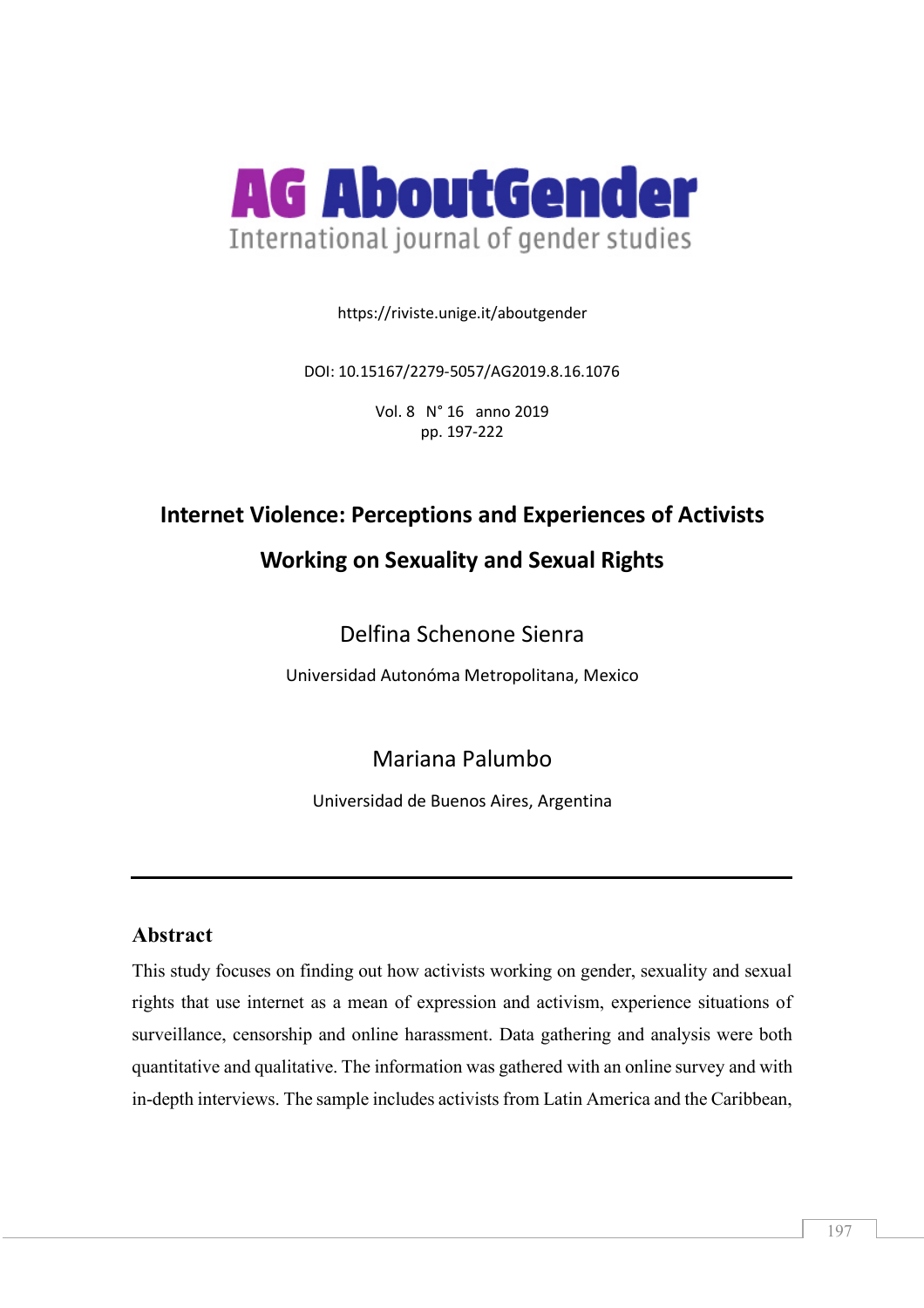South, South East and East Asia, Africa, North America and Western Europe, West Asia and Eastern Europe.

Our study centres on the discussion of feminist perspectives that problematize the use of the internet, where we maintain that while the internet allows for enhanced visibility and communication among activists, it is also a space for violence such as censorship, discrimination, surveillance and harassment, primarily in the form of harassment, intimidating comments and the blocking of webpages, or the use of software filtering that prevents users from accessing information. We analyse these topics taking into account how gender identity, sexual orientation, regions and work-related issues in sex rights activism are involved in the aforementioned actions taken against activists. In addition, we explore the different actors that, according to activists, are responsible for the violence they suffer.

**Keywords**: activists, internet, surveillance, censorship, online harassment.

## **1. Introduction**

In addition to face-to-face relationships, the internet is today another important way in which people relate to one another, work, communicate, eroticize and engage in political activism. The Internet does not exist as a separate sphere; it is in constant interrelation with the activities and dynamics of face-to-face spaces. Each space modifies and acts upon the other (Constable 2008; Kaufmann 2012; Linne and Basile 2014; Rodríguez Salazar and Rodríguez Morales 2016). As Briones Medina (2016) and Floridi (2015) suggest, we live in an *onlife*.

The internet is a space, like any other, where people can express their feelings, communicate, organize and obtain information more quickly. But the internet should not be studied as a neutral space. As Wajcam (2006) explains, different feminist orientations – socialist, cultural, radical, liberal – are all seeking to show that technology, including the internet, is characterized by a masculine, white and classist bias. Despite its pretence the production of knowledge and science is anything but neutral or objetive, there are power relations that involve skin colour, social class, sexual orientation, gender, migrations status, age and many other aspects that determine what can be studied, what and how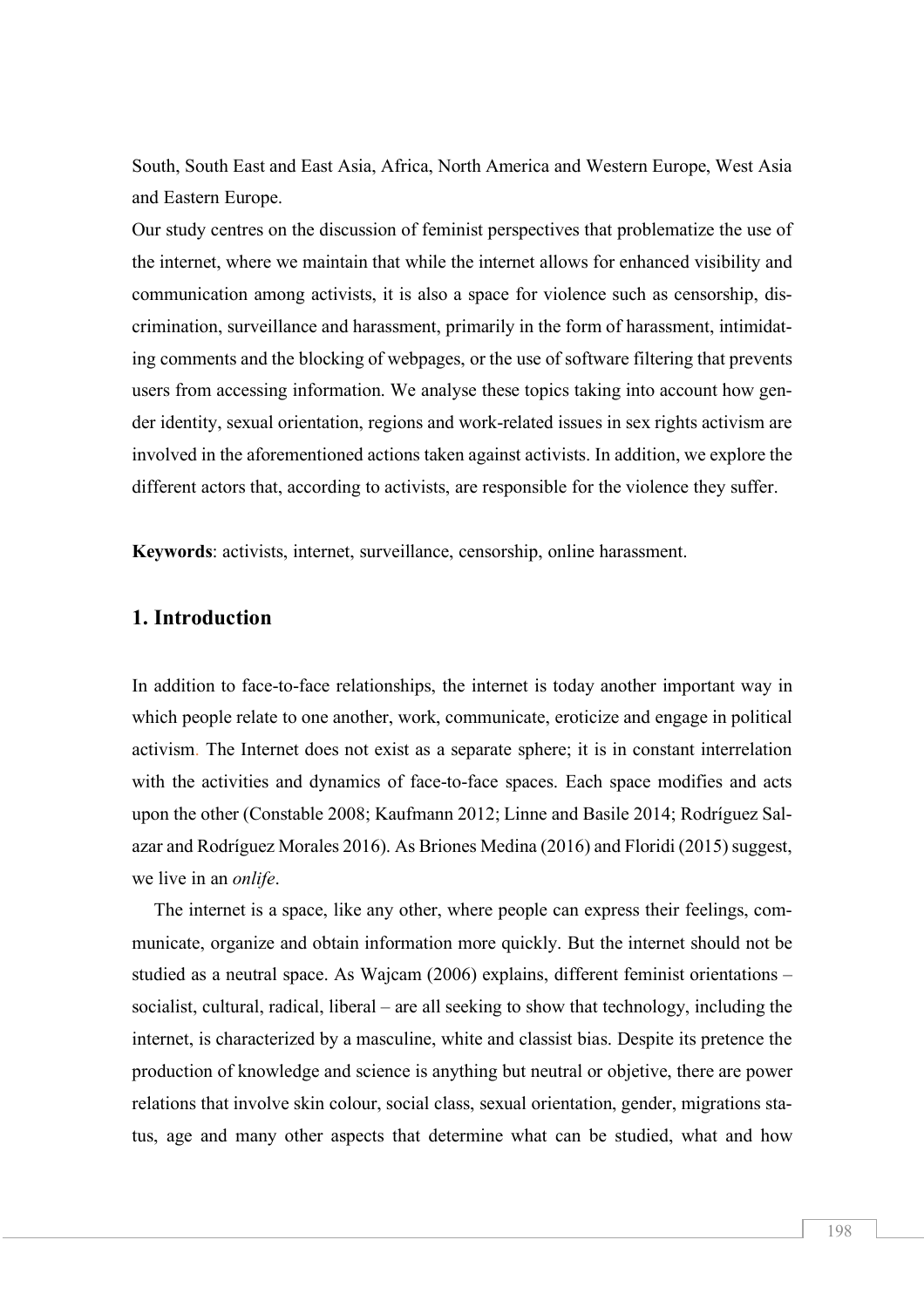knowledge is formed, and who has the authority to speak in the name of scientific knowledge (Haraway 1995; Biglia 2014; Harding 1996).

Where IT (Information Technology) is concerned, this situation includes a gender gap and the outright absence of women in the field (Popa and Gavriliu 2014; Vega Montiel 2016). Nevertheless, as Natansohn suggests (2014), the analysis of gender and technology goes well beyond the issue of masculine dominance and the exclusion of women; instead, the problem consists in the way in which science and technology are constructed through gender (Haraway 1995; Harding 1997; Fox Keller 2000; Wacjman 2006). From this perspective, the question becomes one of feminine agency and the capacity of the IT field to destabilize and subvert patriarchal structures: for example, the possibility of creating or re-appropriating existing platforms from a feminist perspective.

With the so-called Feminist Fourth Wave (Cochrane 2014; Aitken 2017), the internet has emerged as an environment where women and the Lgbtiq populations<sup>1</sup>, whether individually or as a group, are able to organize and protest against inequalities and sexism (Valenti 2014). A form of cyber-feminism has developed based on «engaging in feminist activism online» (Briones Medina 2016; Boix 2007). They have appropriated the use of technology, from which they manifest, resist and argue about these aspects and the bias involved and from which they develop a feminist activism (Aitken 2017; Briones Medina 2016; Cochrane 2014). They had questioned numerous aspects of life such as work, education, health, science, politics, sexuality and love, among many others, and the internet is no exception. But also, in internet activists suffer different types of violence such as discrimination and surveillance, as they have historically lived in the offline world. «Today, although Information and Communication Technologies (Ict) allow a diversification of public discourse that contribute strongly to the global struggle for women's rights, they have also been vehicles that allow and perpetuate various forms of gender violence» (Luchadoras 2017, 19).

Considering the ways in which women's right and Lgbtiq activists use the internet as a mean of expression and activism, this survey focuses on finding out how they use the

l

<sup>&</sup>lt;sup>1</sup> By Lgbtiq we refer to lesbian, gay, bisexual, transgender, transsexual, intersex and queer/questioning persons.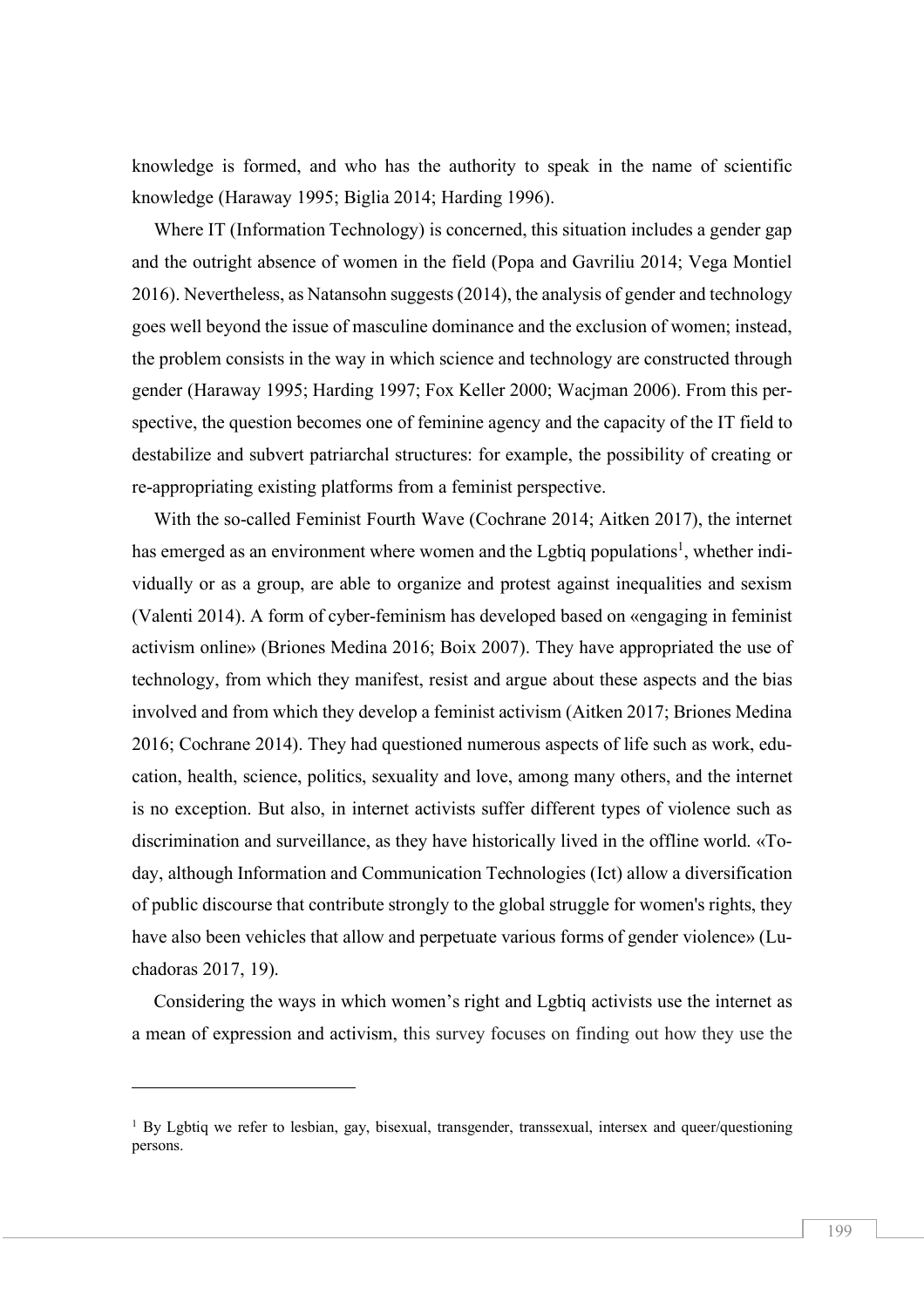internet in their work. For this purpose, academics, policy makers and independent activists, among others, were invited to answer a series of questions about the role of the internet in their activism and/or personal life, and the difficulties they face in using it freely and fully, considering their experiences regarding violence such as censorship and surveillance online. These survey objectives respond to the overall Erotics project<sup>2</sup> which are to enable sexual right activists from different regions to engage politically with the internet as a public space and to counter technology-related violence against women and gbtiq people.

This study is divided into four sections. The first presents the methodological strategy that we have employed, wherein we outline the description and demographic data for the sample. In the next section, we analyse the negative aspects affecting the online experience of activists working on sexuality and sexual rights, focusing on three interrelated aspects: censorship, surveillance and harassment. In the third section, we explore the theoretical discussions involved in the different feminist perspectives that have problematized the use of the internet, as well as the political activism based on the results studied. Finally, in the last section, we present our conclusions.

## **2. Methodology**

 $\overline{a}$ 

The research developed by Erotics looked into three main topics: the internet as a means of sexual expression; situations of surveillance, censorship and online harassment; and the resistance strategies the respondents develop against these situations. In this paper we will analyse the results of the second topic. To establish a statistical profile of the survey sample, respondents were asked about their socio-demographic information. We also inquired about the issues and the organisations where respondents work regarding their sexuality and sexual rights activism. All the information required was guaranteed to be

<sup>&</sup>lt;sup>2</sup> Erotics is a global network of activists, academics and organisations working on sexuality issues including Lgbtiq rights, sex work and sex education, among others. See: https:// www.apc.org/en/project/erotics-exploratory-research-project- sexuality-and-internet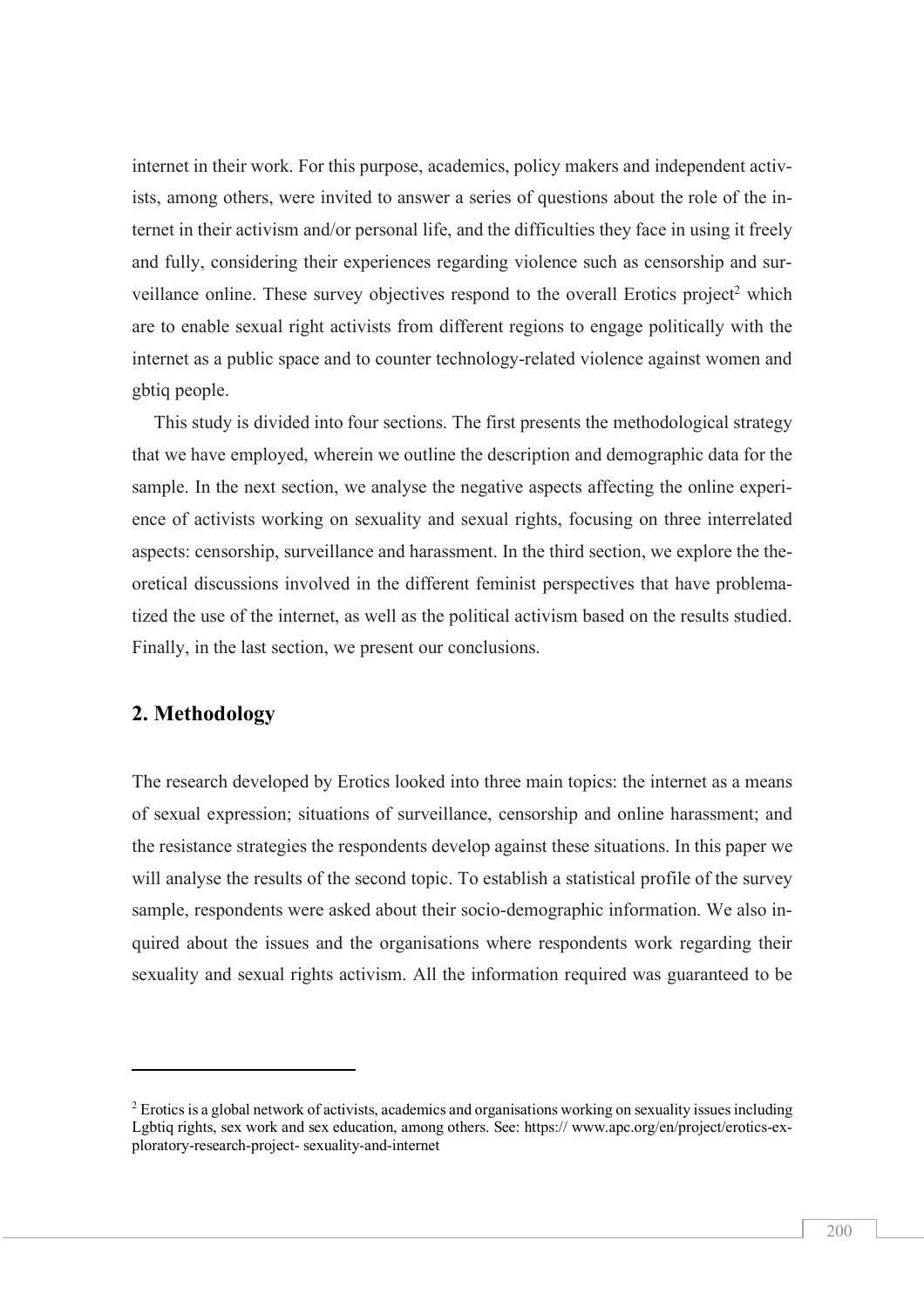anonymous and confidential, with respondents being notified about their privacy rights before answering the survey.

Data gathering and analysis were both quantitative and qualitative. The information was gathered with an online survey and with in-depth interviews. The survey questionnaire included 31 questions, with 22 closed and 19 open-ended answer options. The questionnaire was designed to obtain detailed information about situations of violence such as surveillance, harassment and censorship experienced by the respondents.

Regarding the qualitative section of the survey, we conducted eight in-depth interviews with individuals representing different profiles: one cis<sup>3</sup> lesbian woman, 30 years old, who is a Spanish migrant and lives in Argentina; one cis gay man, 30 years old, from Macedonia; one cis heterosexual woman, 66 years old, from Jamaica; one cis woman, 26 years old, from Egypt, who migrated from a small town to the capital of the country in order to work and study; one cis heterosexual woman with disabilities, 42 years old, from Malawi; one trans pansexual woman, 35 years old, from Mexico; one cis heterosexual woman, 56 years old, from India, who is a sex work activist; and one queer/trans lesbian woman, 35 years old, from India. These in-depth interviews addressed the same issues as the survey regarding the interviewees' views about internet use, experiences of online violence such as harassment, surveillance and censorship, and strategies adopted against those situations.

The main idea of the qualitative approach was to select different profiles that were part of the target community, but also to pay special attention to the less represented ones in quantitative studies, members of particularly invisibilised or silenced communities: people with disabilities, young and elder people, migrants and trans persons.

The process of selection of these cases was based on two criteria. On one hand, we contacted people who had completed the online survey and left their email in the «Contact» section of the questionnaire, from where we obtained six of the interviews. On the other hand, Apc provided us some contacts of activists who are part of their network, where we obtained the other two interviews: An Indian trans woman and an Indian activist

l

<sup>&</sup>lt;sup>3</sup> Cisgender or the short form cis is the term used in opposition to transgender. It is used for people whose gender identity matches the one they were given when they were born.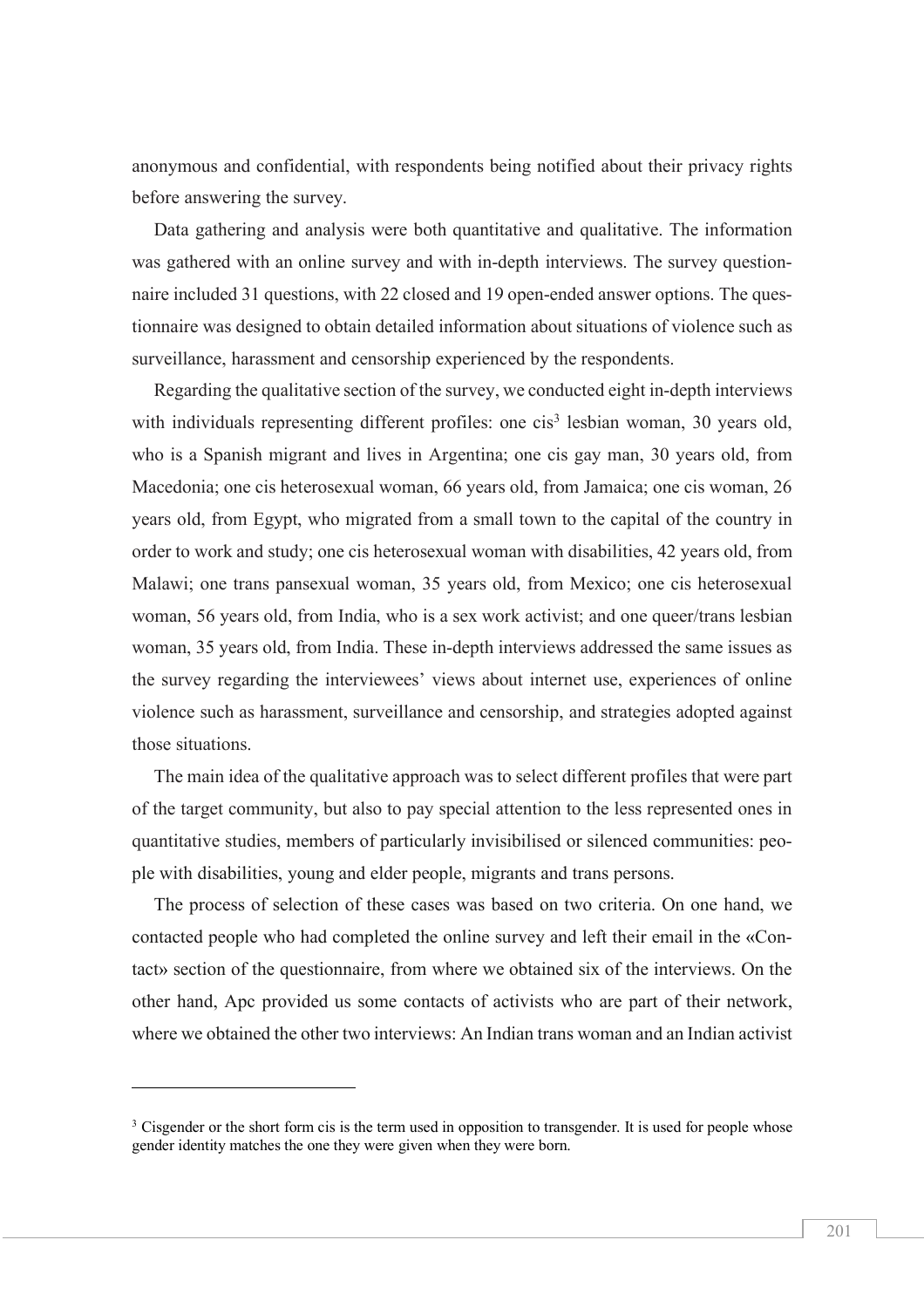who works on issues related to sex work. We sent emails inviting them to participate in the in-depth interviews and told them about the purpose of the study. We did six interviews through Skype and two preferred to answer the questions by email.

The survey was hosted on the Apc website from 19 July through 22 August 2017. The questions, with the exception of the socio-demographic ones, were not compulsory, which is why the questions have different numbers of cases.

The final – quantitative – sample includes 332 cases. The survey was launched first in Spanish and English and then during fieldwork, one week later, three more languages were added: French, Chinese (traditional and simplified) and Arabic.

It is important to note that because there are not representative quantitative studies regarding the target population, there is no available information regarding the quantity of them in each region of the world and therefore there are no possibilities yet to design a representative study regarding the distribution of the sample. This is why the data comes from a convenience sample, not statistically representative of the universe of sexual rights activism.

### *2.1. Demographics and sample description*

In relation to demographic aspects of the survey, the survey was launched in different regions of the world. Tab. 1 shows the distribution of the sample by region, where we can see that the majority lives in Latin American and the Caribbean. Because of the quantity of cases and considering cultural similarities, we decided to include the three cases we have of Australia with North America and Western Europe and the four cases from Taiwan and China with South, South East and East Asia.

The survey has been analysed in terms of gender identity, sexual orientation, regions and issues of work in sex rights activism. However, when the information is disaggregated by these variables there are groups that have very small bases such as Eastern Europe, Western Asia, trans, intersex and pansexual people. They are included in the results showed as total sample, but they will not appear in the figures or have their percentages compared with the other groups. Due to the importance that gender identity and sexual orientation have for this study, we will include information of trans and intersex people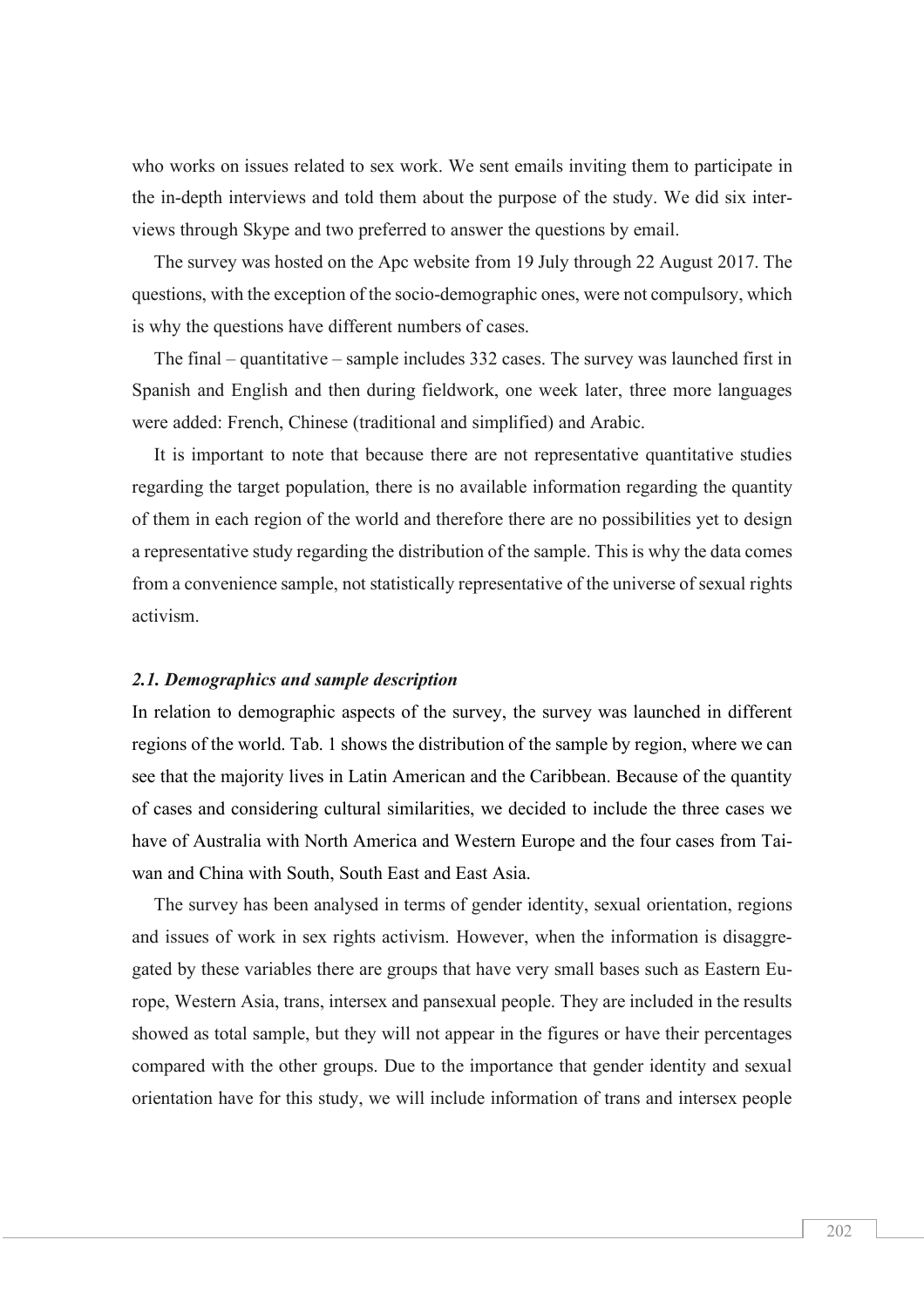in absolute numbers in order to shine a light on their situation, but the treatment given will be more qualitative than quantitative.

|                                                      | Number of cases | Percentage |
|------------------------------------------------------|-----------------|------------|
| Latin America and the Caribbean (LAC) <sup>a</sup>   | 134             | 40%        |
| South, South East and East Asia (SA) <sup>b</sup>    | 70              | 21%        |
| <b>Africa</b> <sup>c</sup>                           | 66              | 20%        |
| <b>North America and Western Europe</b> <sup>a</sup> | 41              | 12%        |
| Western Asia (WA) <sup>e</sup>                       | 14              | $4\%$      |
| <b>Eastern Europe</b> <sup>f</sup>                   | 7               | $2\%$      |
| <b>Total</b>                                         | 332             | $100\%$    |

Table 1. Distribution of the sample by region

- a. The LAC sample includes: Argentina 63 cases, Brazil 14, Chile 5, Mexico 23, Paraguay 6, Colombia 4, Ecuador 2, Venezuela 2, Nicaragua 3, Costa Rica 2, Peru 2, El Salvador 2, Honduras 2, Bolivia 1, Dominican Republic 1.
- b. The South, South East and East Asia sample includes: China 2 cases, Taiwan 2, India 30, Nepal 7, Sri Lanka 5, Pakistan 2, Viet Nam 1, Malaysia 7, Indonesia 5, Cambodia 1, Philippines 3, Myanmar 1, Thailand 2 and Bangladesh 1.
- c. The Africa sample includes: South Africa 13 cases, Egypt 9, Malawi 1, Kenya 11, Nigeria 7, Tunisia 3, République Democratique du Congo 3, Liberia 1, Burundi 6, Rwanda 1, Algeria 1, Tanzania 3, Sudan 2, Ghana 1, Cameroon 1, Togo 1 and Uganda 1.
- d. The North America and Western Europe sample includes: Spain 7 cases, France 2, United States 5, Canada 3, Australia 3, United Kingdom 2, Belgium 1, Portugal 3, Germany 3, Netherlands 3, Malta 1, Italy 4, Denmark 1.
- e. The Western Asia sample includes: Armenia 2 cases, Lebanon 8, Palestine 1, Israel 1 and Turkey 1.
- f. The Eastern Europe sample includes: Croatia 1 case, Kosovo 1, Albania 1, Serbia 1, Bosnia and Herzegovina 2.

Regarding gender and sexual orientation, the results of the present study show that 86% of the respondents define themselves as cis: 61% as cis women and 25% as cis men. Of the trans and intersex population (20 cases) we have mostly trans men respondents (nine cases). The majority of them live in Africa (10 cases) and LAC (six cases).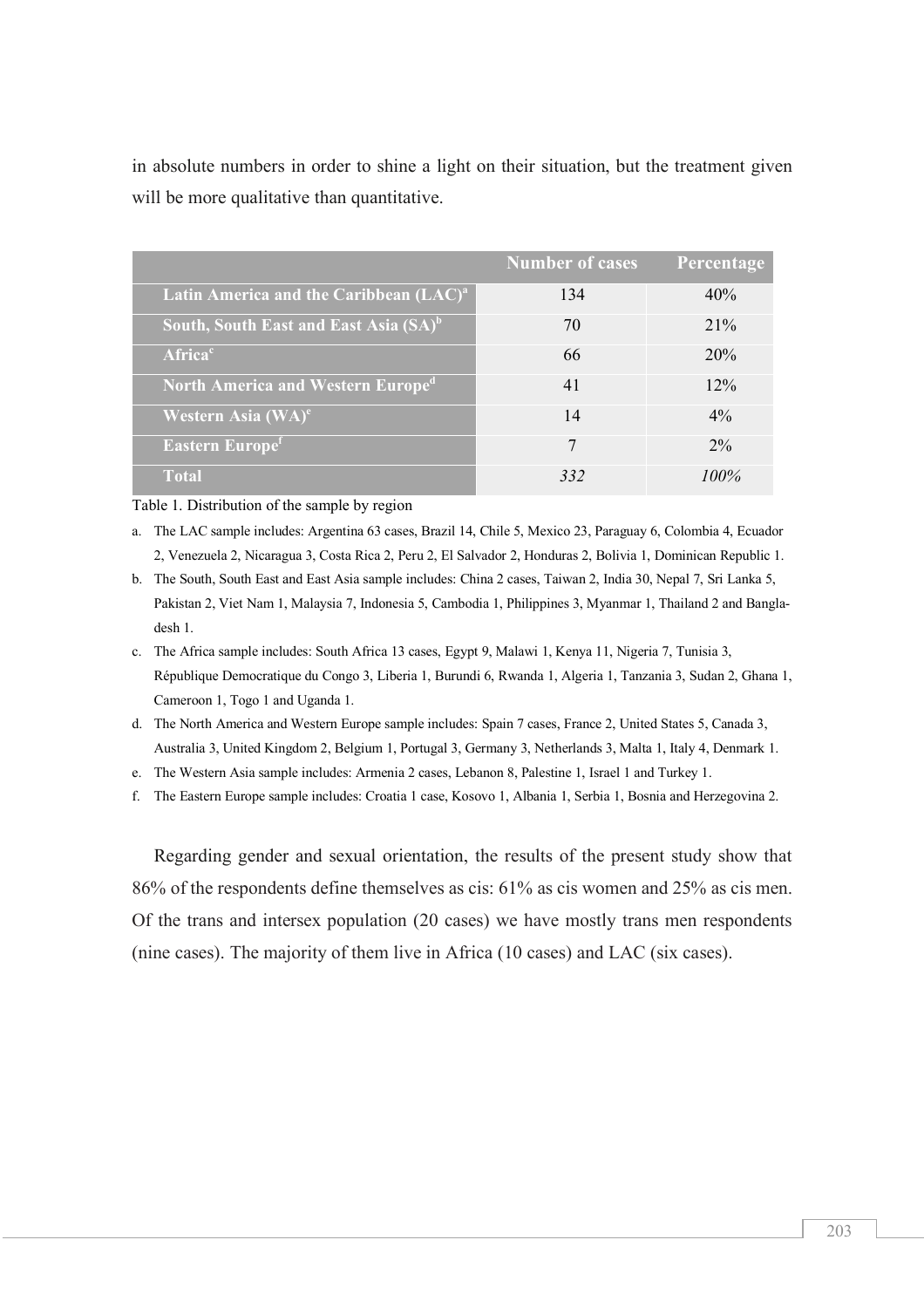If we focus on sexual orientation, the majority of respondents define themselves as Lgbq4 (61%) and the remaining 39% of respondents defined themselves as heterosexual  $(tab. 2)^5$ .

|                  | Number of cases | <b>Percentage</b> |
|------------------|-----------------|-------------------|
| Lesbian          | 38              | 11%               |
| Gay              | 56              | 17%               |
| <b>Bisexual</b>  | 50              | 15%               |
| Heterosexual     | 128             | 39%               |
| Queer            | 45              | 14%               |
| <b>Pansexual</b> | 6               | 2%                |
| <b>Other</b>     | 9               | 3%                |
| <b>Total</b>     | 332             | 100%              |

Table 2. Distribution of the sample by sexual orientation

 $\overline{a}$ 

Regarding age, 74% of respondents are between 18 and 39 years old (between 18 to 29 years old, 39% and between 30 to 39 years old, 36%) and 15% are between 40 and 49 years old.

In the following part of the survey we asked about the respondents' activities regarding sexuality and sexual rights: the type of organisation where they work, the activities they develop and the issues they work on. If we analyse the organisation where they work, we can see that the majority of the respondents are members of  $Ng_{0s}$  (41%), in second place they are independent activists (18%) and in third place they work in academic, research and/or policy institutes (16%).

Considering trans and intersex respondents we see that as in the total sample, they work mostly in Ngos (nine cases) and as independent activists (seven cases). But it is important to mention that there are no trans or intersex respondents that work in academic, research and/or policy institutes. Also, following the same trend as the total sample, out

<sup>4</sup> We will address sexual diversity LGBQ without T and I because trans and intersex were asked as gender identities in a different question of sexual orientation from where gay, lesbian, bisexual and queer are.

<sup>5</sup> Regarding heterosexual people (128 cases) by gender identity we have a majority of cis women with 103 cases and the other 25 cases distribution is: 19 cis men, 2 trans men, 3 intersex and 1 other gender identity.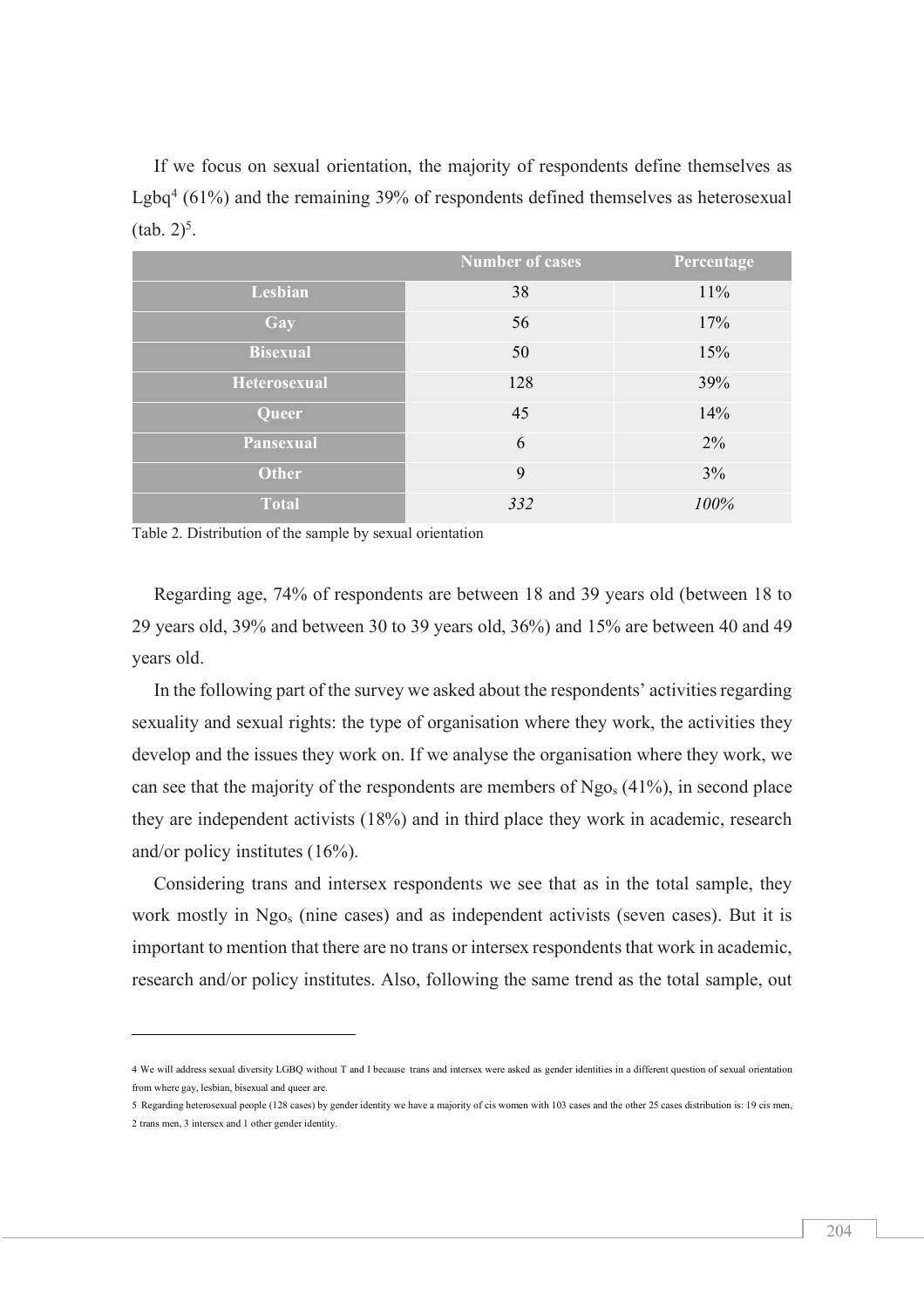of 18 respondents with physical disabilities, eight work in Ngos, four are independent activists and two work in academic, research and/or policy institutes.

The issues on which the respondents work mostly are Lgbtiq rights, women's rights (both 42%) and sexual health (28%). It is important to note that if you analyse the two main issues by sexual orientation and gender identity, you find that 86% of Lgbtiq respondents work on their rights. If we take a look at trans and intersex we can see that four out of six trans women respondents, all trans men respondents and four out of five intersex respondents work on this issue. On the other hand, 54% of heterosexual respondents work on women's rights, this being their main topic. This probably has to do with the composition of the sample of heterosexuals, where 80% are cis women.

Considering this by region, the only thing that is worthy of mention is that in LAC 52% of the respondents work on women's rights being the only region where this issue is in first place.

### **3. Threats on the Internet**

As we indicated in the Introduction to this article, internet is a space where activists working on sexuality and sexual rights suffer different types of digital violence that include situations, among others, of discrimination, censorship, harassment and surveillance. According to the report performed by Luchadoras and the (Apc) (2017) about online violence against women in Mexico, technology-related violence against women implies acts of gender-based violence, which may be committed, instigated or aggravated, in part or in whole, by the use of the Technologies of the Information and Communication, social media and email platforms. Violence may cause psychological and emotional damage, reinforce prejudices, damage reputation, cause economic losses, limitate the participation in public life and can lead to forms of sexual violence and other forms of physical violence. Amnesty International (2018) indicates that threats, intimidation and harassment have been an unavoidable part of the experiences of many women fighting for human rights.

In this part we analyse the negative aspects of the use of the internet for activists on sexuality and sexual rights. Our respondents have experienced different kinds of threats: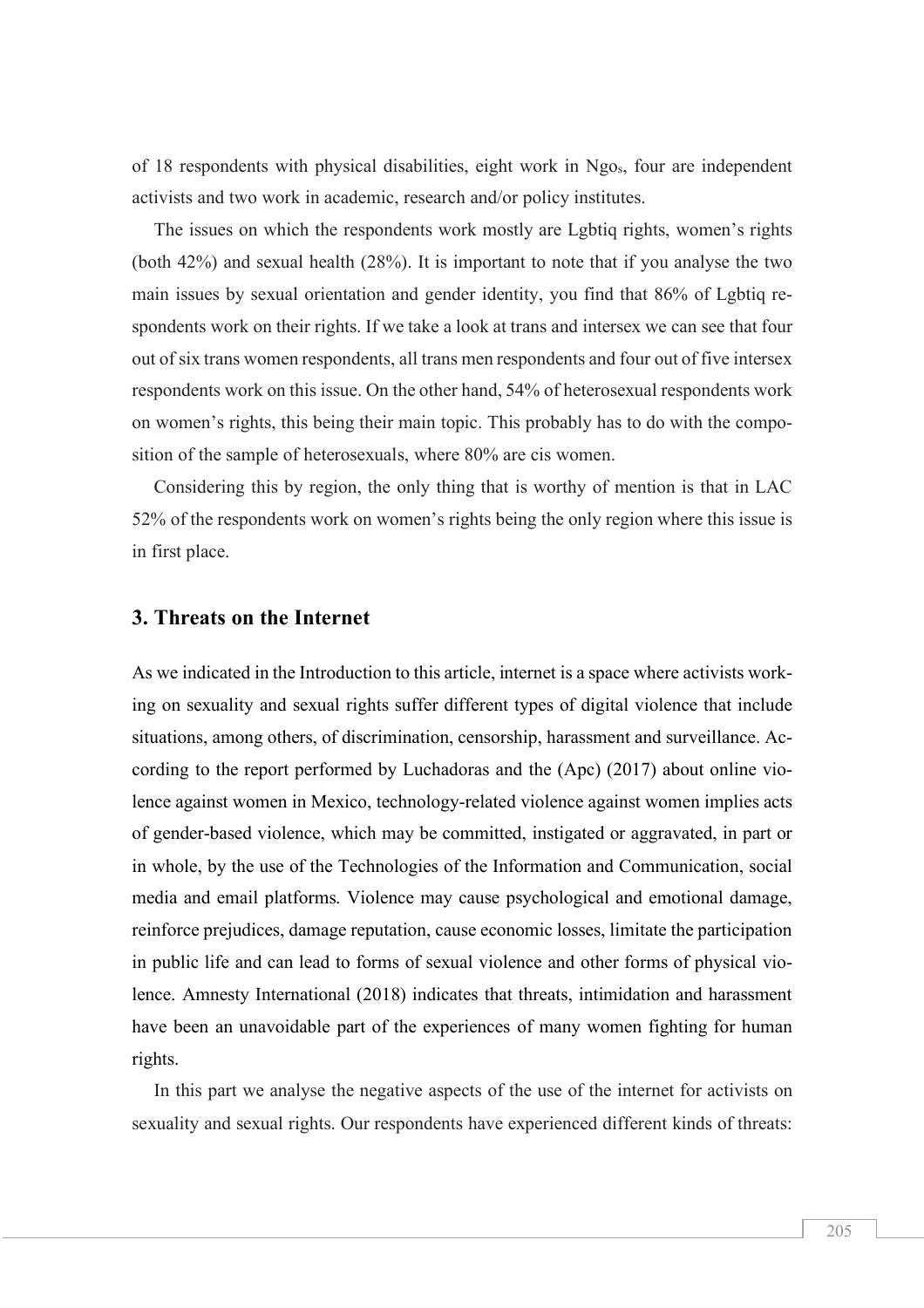the most frequent – if we add «sometimes», «often» and «always»– are harassment (75%), intimidating online comments (63%) and blocked websites or filtering software that prevented the user from accessing information (54%) (fig. 1).



Fig. 1. In your use of the internet, have you ever experienced any of the following violent situations? – Total sample

### Q9. Choose one option per row

*Note*: Each response option has a different base because respondents could answer the options they wanted and leave others

There are no significant differences between regions, but it is interesting to notice that in Africa is where these situations are more frequently reported by the respondents than in other regions (except for the category censorship by law).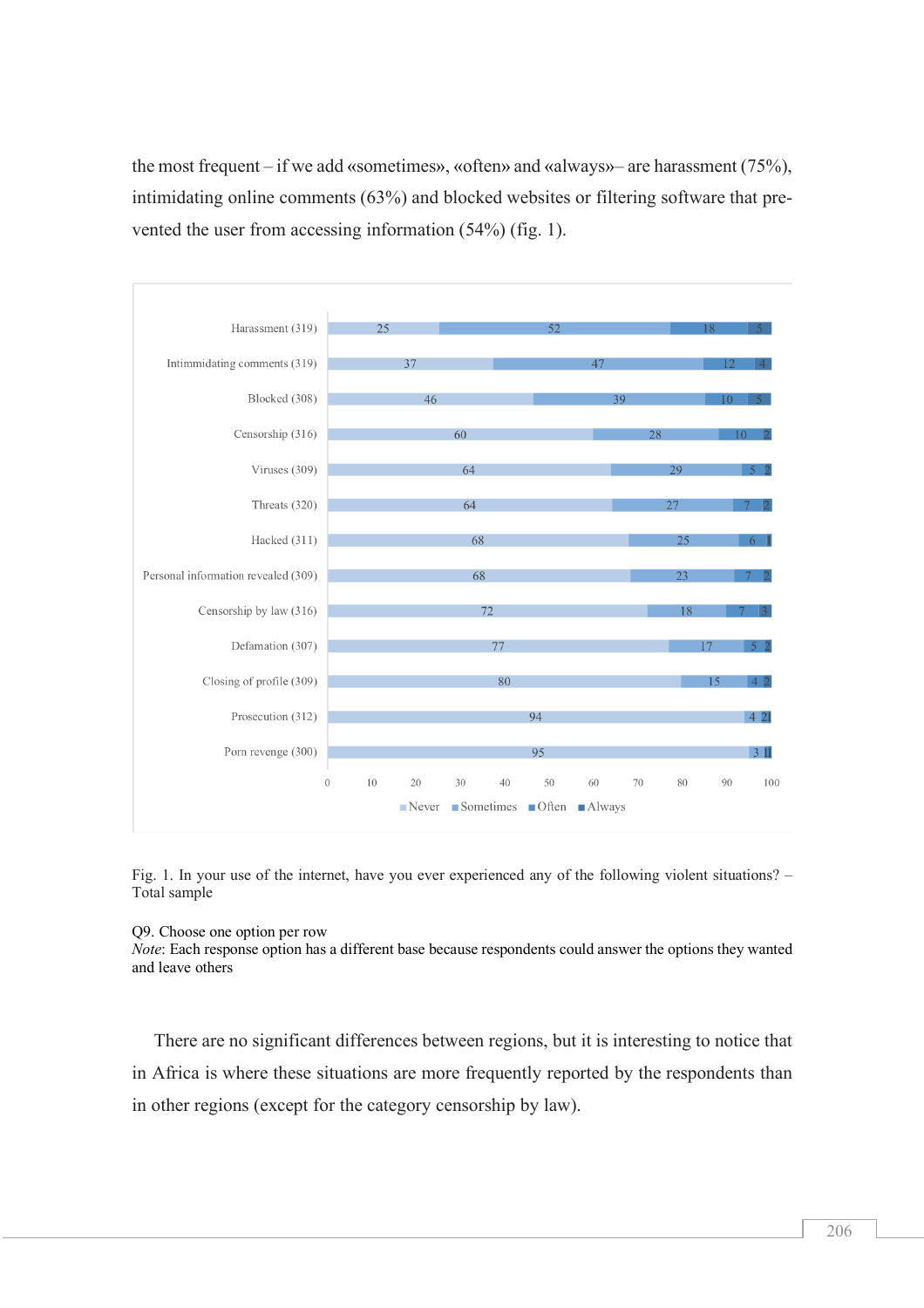When we take a look at threats by gender identity there are no significant differences except for some of these situations: 64% of cis women suffered intimidating comments versus 54% of cis men. On the contrary, regarding censorship, 44% of cis men experienced it versus 36% of cis women, censorship by law, 34% of cis men versus 24% of cis women, and having their personal information revealed, 40% versus 24%. All these situations of threat on the internet have been experienced by at least one trans and/or intersex respondent (except for revenge porn, which has not been experienced by trans men or trans women). In the same way as the total sample, the most common threats are harassment and intimidating comments and, unlike the average of respondents, threats appear at the same level as intimidating comments.

Considering these threats by sexual orientation, we can notice that in some of them there are differences between heterosexual and Lgbq respondents: 28% of heterosexuals versus 48% of Lgbq respondents suffered censorship, 17% of heterosexuals versus 35% of Lgbq respondents experienced censorship by law, 29% versus 41% regarding viruses, 40% versus 62% in being blocked, 23% versus 37% in having their personal information revealed and finally 13% versus 25% in having their profile closed.

Another of our interviewees, a cis lesbian woman who is an activist and currently lives in Argentina, experienced these two situations due to her activism: «"Different people entered in my Facebook profile and called me 'feminazi' and wrote hundreds of offensive comments. They almost told me that if they fucked me I would be cured of lesbianism"» (Cis lesbian woman, 30 years old, who is a Spanish migrant and lives in Argentina).

When we asked the respondents to describe more about these threats they had suffered because of their activity on the internet, they shared with us that the violence is based on their publications, posts or sharing of information about anything regarding abortion or issues about the Lgbtiq population. Of 58 responses in an open-ended question regarding the subject, 21% indicated abortion and another 21% Lgbtiq. Of the 76 responses regarding where it happened, we can see that it occurs mainly on social networks: in first place Facebook (59%), followed by Twitter (16%). Out of the 57 respondents that said who did it, we can see that it is mainly done by people they do not know (32%) followed by friends and family (25%) and men in general (11%). From the open-ended questions, the respondents told us some of their experiences: «People I didn't know sharing posts (on FB)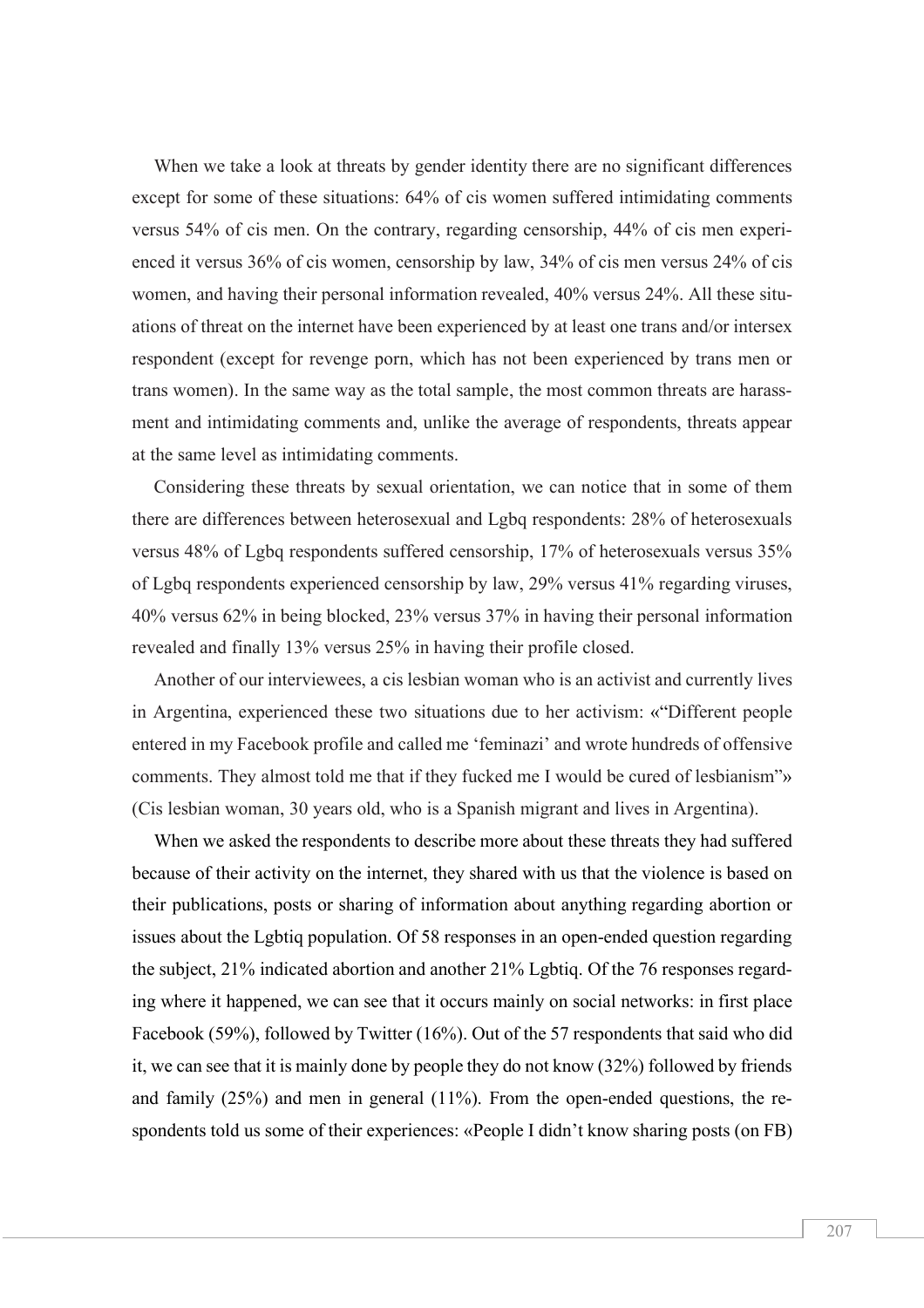with Lgbt content and triggering violent, threatening, homophobic comments which were signaled to me by friends» (Cis queer woman, 33 years old, Portugal). «In 2016 we received many threats and aggressions from trolls on Twitter and Facebook for demanding sexual health resources from the state» (Trans gay man, 40 years old, Argentina).

After gathering information about the violent experiences the respondents had online, we inquired about which actors they think are the most important in influencing the policies or monitoring their activities online and limiting their sexual expressions and activism on sexuality and sexual rights. There are two main actors that were identified as the ones which have more power to influence, limit or monitor expressions regarding sexuality: first 66% of the respondents mentioned government/state and second 64% said the internet providers. What is interesting is that in third place we have peers, which are people that they know (fig. 2).

When analysing the information by gender identity and sexual orientation there are no significant differences.



Fig. 2. Which of the following actors do you consider are the most important in influencing the policies and/or monitoring your activities online, limiting your sexual expression and/or activism on sexuality and sexual rights? – Total sample

Q11. Please select at most 3 options Total valid cases: 332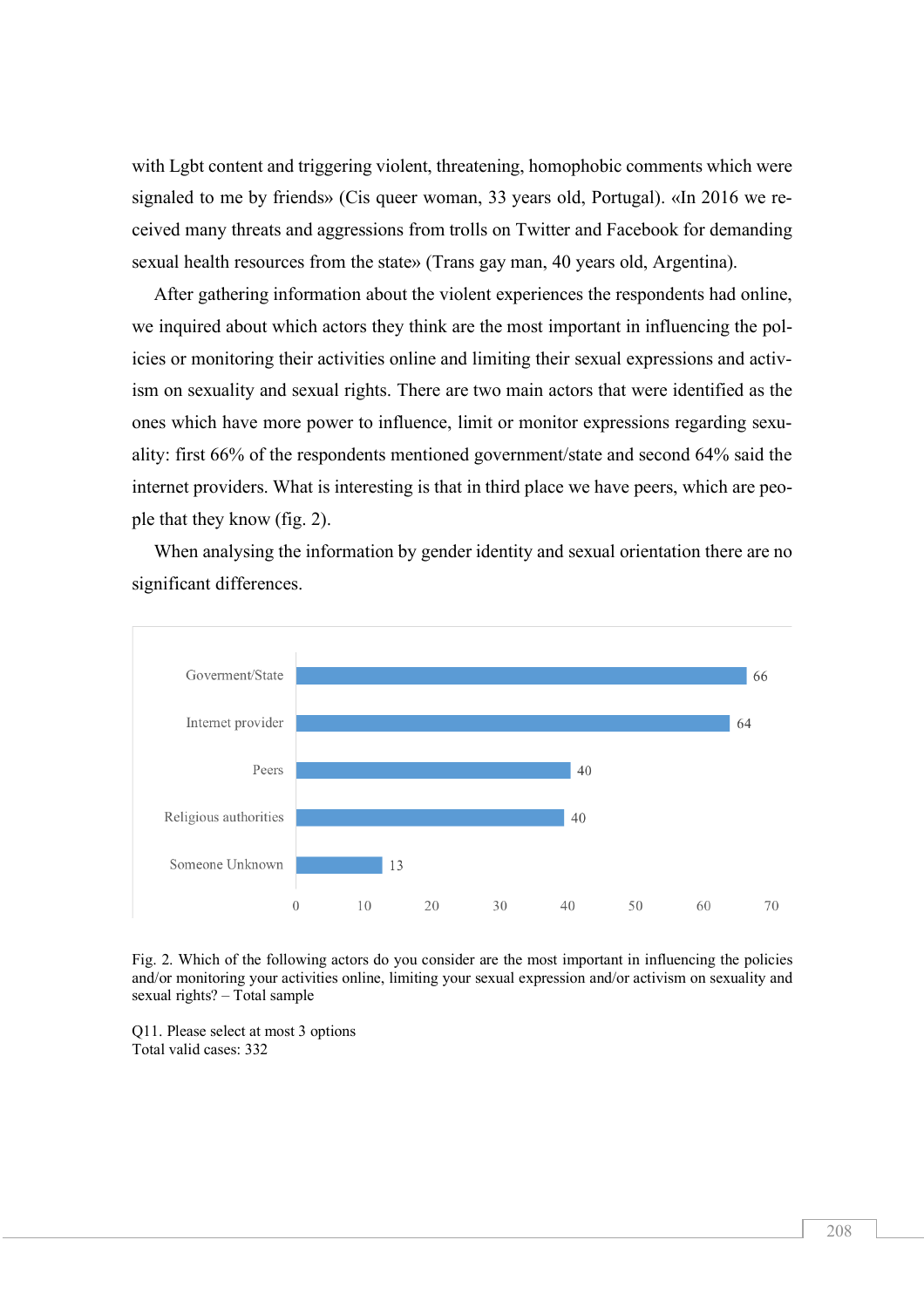If we consider this information by region we can see that there are two trends: in Africa (76%) and SA (86%) the government/state is above average and is much more important than the other actors. On the contrary, in Lac and in North America and Western Europe, we see that internet providers are seen as the main actor, 67% and 68% in each case. There are also differences between the importance that peers and religious authorities have in each region: where in Africa (56%) and SA (49%) the third most important actor are peers, in North America and Western Europe and Lac it is religious authorities, 32% and 46% in each case.

Besides inquiring who the perceived actors that are limiting the expressions on sexuality and sexual rights, we asked about these constituencies activity. It is very interesting to see that although the government/state is the most powerful or influential actor for total respondents so far, the religious authorities have the higher level of violence and harassment against activists in the last three years.

The interviewees do not state that they experienced surveillance from the government but they consider it an actor that may do it and they mention other activists who suffer surveillance:

They are watching their emails and social media accounts. There was a case with a political activist two weeks ago. The mobile company used her own accounts on Facebook and they stole by contacting the company. That is for state actors. Her accounts remained in the security forces for a night (Cis woman, 26 years old, from Egypt).

As we can see in this comment, the state or government wanted to control this activist but she works with other actors in order to resist the control.

If we take a look at this information by gender identity, we can state that cis women perceive the increase of the level of violence by all of the actors more than cis men. Trans, intersex and respondents with physical disabilities follow the same trend as the total sample. Also, if we consider the differences by sexual orientation, we can point out that 61% of Lbgbq respondents (where lesbians, at 77%, are above average) said that government/ state has increased versus 49% of heterosexuals and that 74% of Lgbq respondents said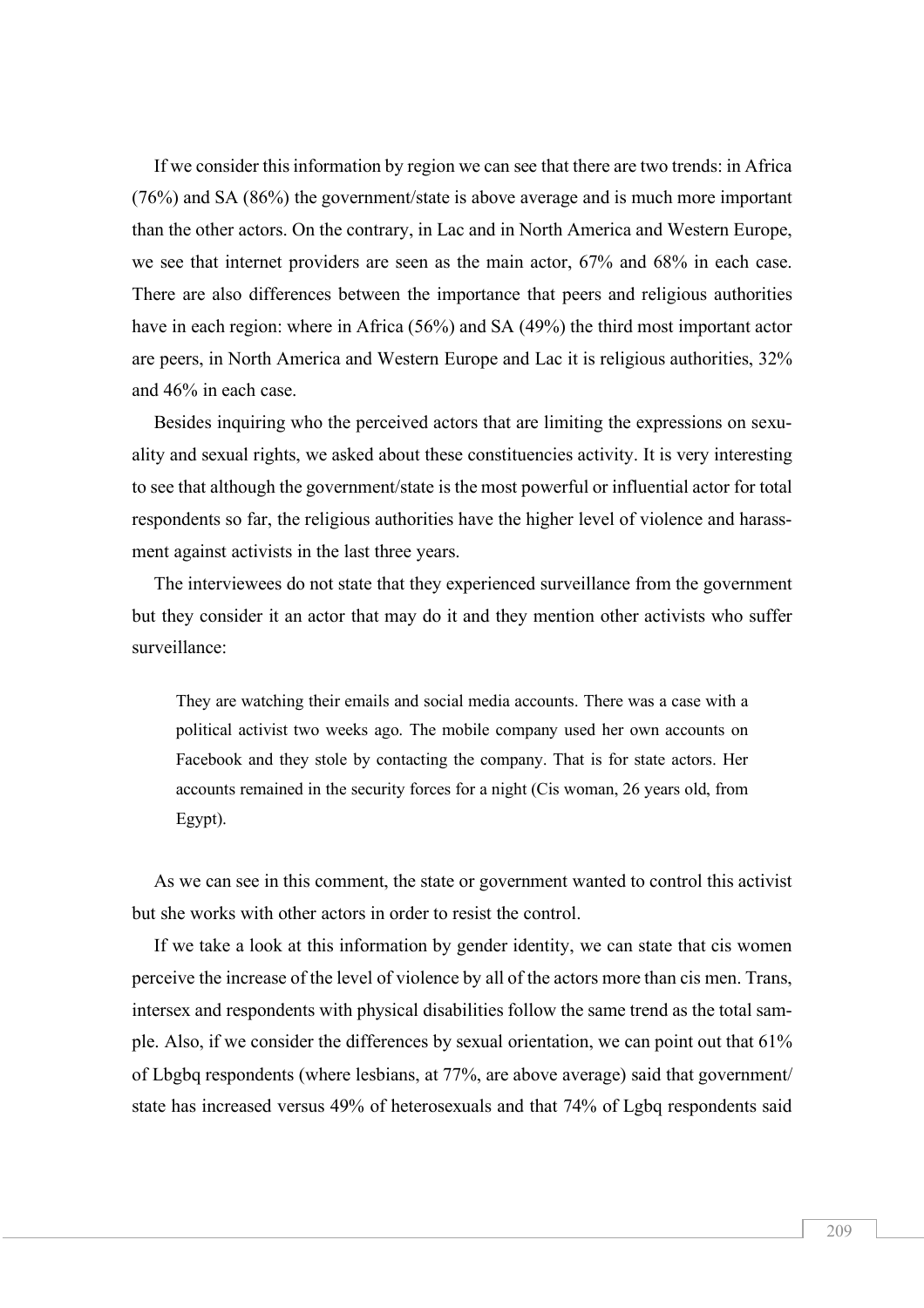that religious authorities have increased their level of violence versus 64% of heterosexuals.

Besides these threats, our respondents were asked to talk about their experiences of censorship and surveillance. The most frequent situation they mentioned, given certain options, is that their social media presence was intensively followed by other people in a way that made them feel uncomfortable or even unsafe. If we add the options «sometimes» and «often», we can see that 43% of the respondents suffered at least one instance of this kind of surveillance. In second place we can see that 39% of the respondents indicated that someone attempted to obtain their username, pass- word and credit card details, and it is closely followed by 38% that mention that mainstream apps have used their location data and/or personal information without their knowledge or consent.

It is important to mention the high percentage of «don't know» responses that appear in this question, which probably has to do with the nature of the threat these situations represent: most of them are hard to identify and its main purpose is that people do not know they are under surveillance (fig. 3).





#### Q13. Choose one option per row

*Note*: Each response option has a different base because respondents could answer the options they wanted and leave others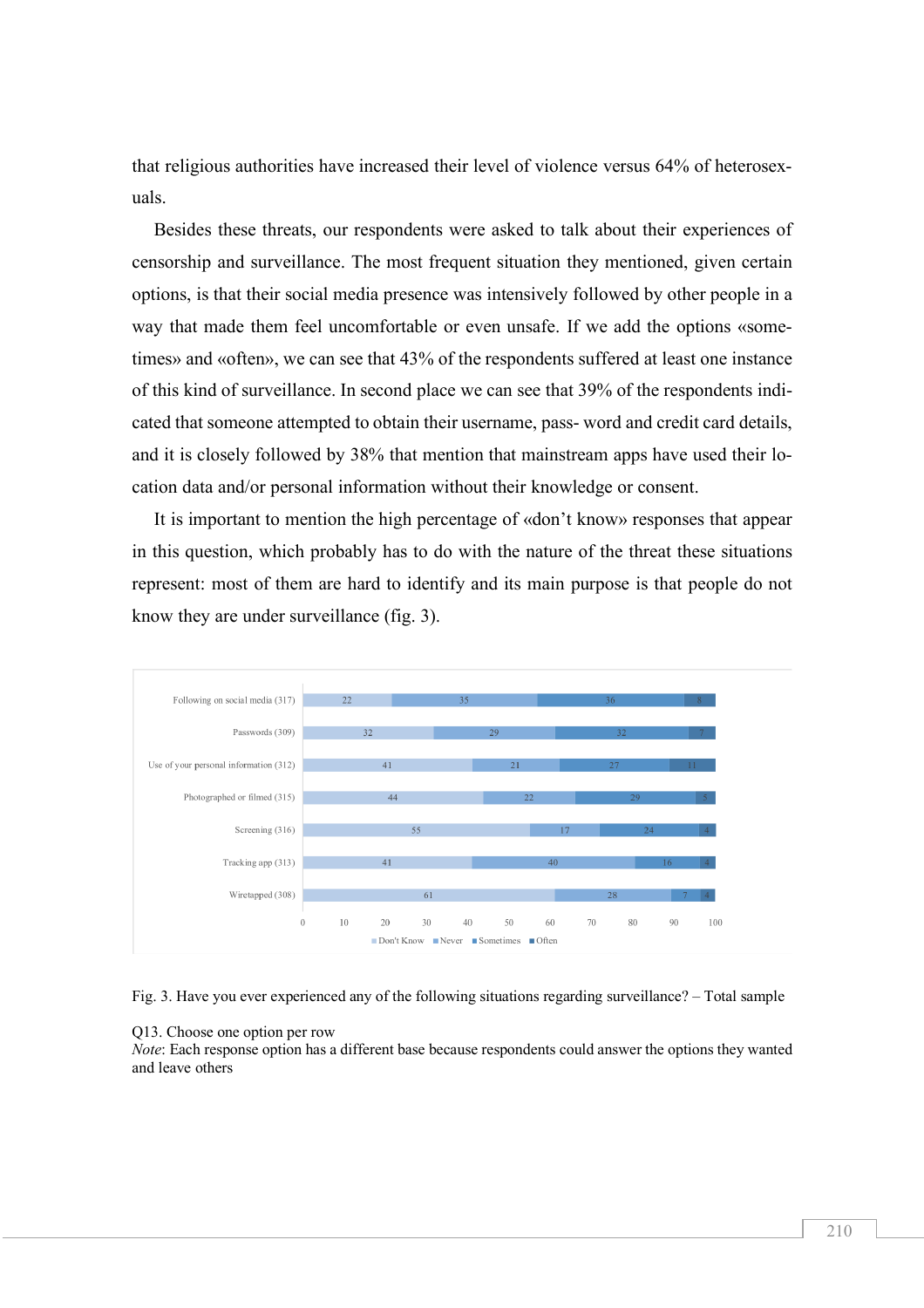If we analyse the information by region, we notice that Africa is higher than the other regions in all of these situations. Also, if we take a look at differences by sexual orientation we can see that Lgbq respondents present higher percentages than heterosexuals in all of the surveillance situations: for example, 47% of Lgbq respondents declared to have been followed on social media versus 37% of heterosexuals or 43% of Lgbq respondents said that someone attempted to obtain their username, password and/or credit card details versus 31% of heterosexuals (tab. 3),

| <b>Situation of surveillance</b>    | <b>LGBQ</b> | Heterosexual |
|-------------------------------------|-------------|--------------|
| <b>Following on social</b><br>media | 47%         | 37%          |
| <b>Passwords</b>                    | 43%         | 31%          |
| Use of your personal<br>information | 39%         | 32%          |
| Photographed or filmed              | 35%         | 29%          |
| <b>Screening</b>                    | 29%         | 23%          |
| <b>Tracking app</b>                 | 21%         | 14%          |
| Wiretapped                          | 13%         | 6%           |

Table 3. Have you ever experienced any of the following situations regarding surveillance? – By sexual orientation

Q13. Choose one option per row

Regarding gender identity, we can see that among trans and intersex respondents, the first situation is that someone attempted to obtain their username, password and/or credit card: three trans women, five trans men and two intersex respondents; the second one is that another person or organisation made a background screening of them without their authorisation: four trans women, two trans men and two intersex respondents.

The subjects, topics and content that are censored, regulated, monitored or altered most frequently, in the opinion of the respondents, are if we consider «likely» and «very likely»: pedophilia (81%), anti-government, abortion (both 68%) and «obscene» content (67%) (fig. 4).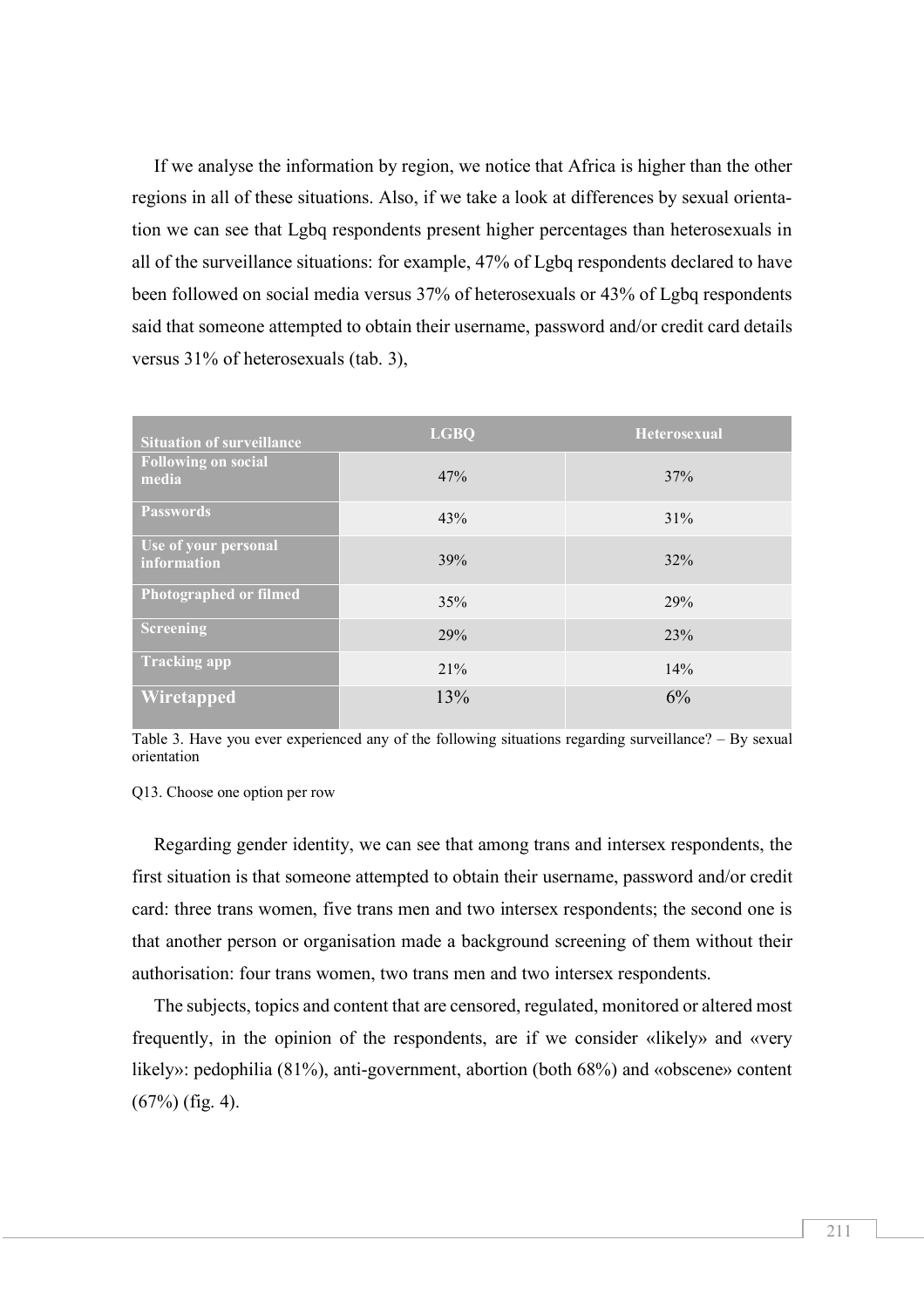

Fig. 4. Have you ever experienced any of the following situations regarding surveillance? – Total sample

#### Q15. Choose one option per row

*Note*: Each response option has a different base because respondents could answer the options they wanted and leave others

If we analyse the degree of censorship and regulation by region, we can see some differences: North America and Western Europe and SA shared the same three main topics, but in a different order. In North America and Western Europe, pedophilia (100%), «obscene» content (69%) and anti-government (54%). In SA anti-government (87%), pedophilia (86%) and obscene content (80%). On the other hand, in Africa we can see that the three most censored, regulated and monitored issues are: sexual diversity (79%), closely followed by contraception and pedophilia (both 78%). Finally, in Lac, abortion is in first place (84%), followed by pedophilia (81%) and contraception (63%).

If we consider this information by sexual orientation, there are no significant differences. In the case of trans and intersex respondents we notice that following the same trend of the total sample, pedophilia appears as the main topic «likely» or «very likely» to be censored; in second place, «obscene» content and in third place we and anti-government, sexual diversity and abortion.

One of our interviewees, who is an activist for abortion rights in Lac, indicates that the level of harassment and censorship is very high in the country where she lives: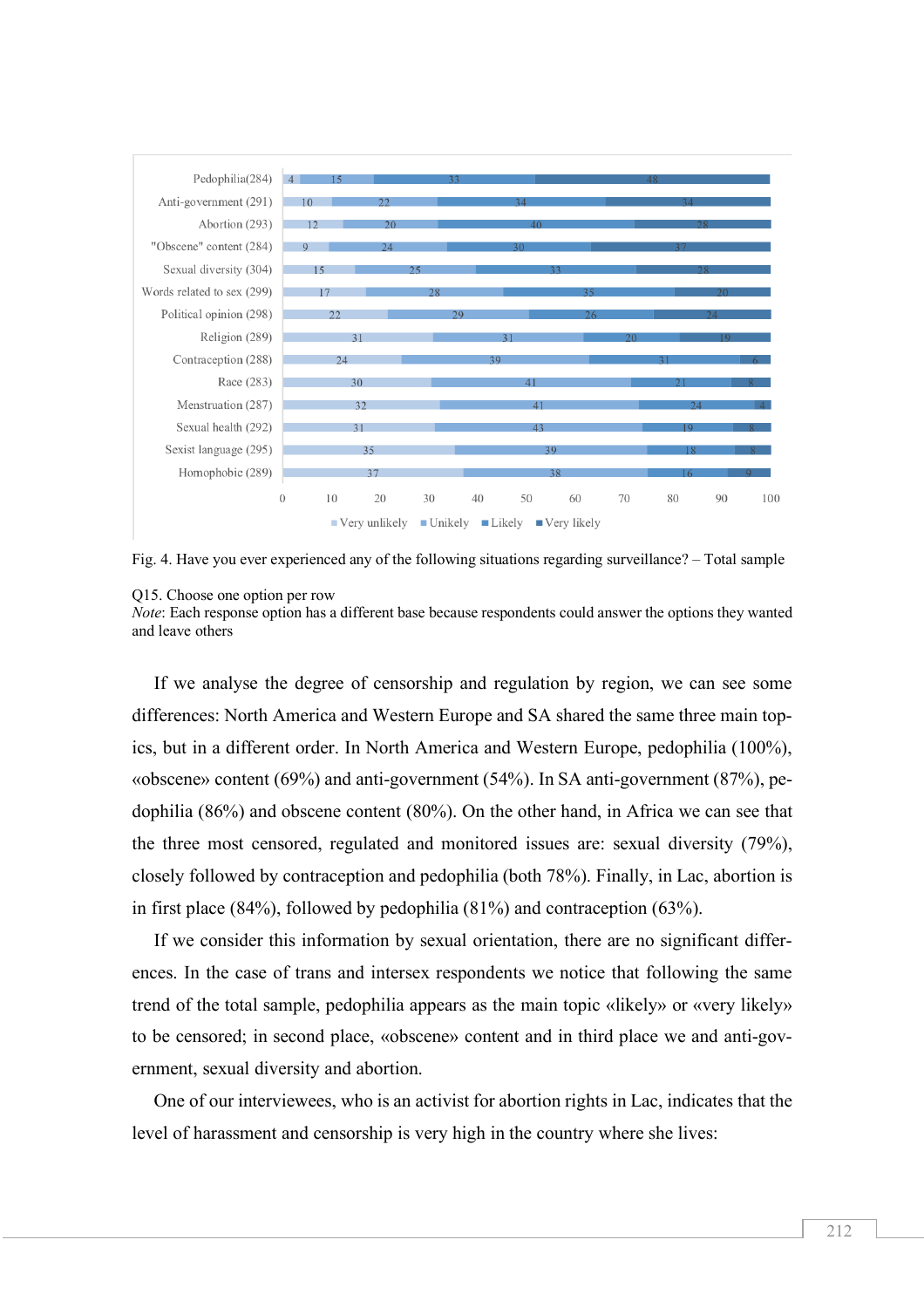It is not easy to support women who abort in a legally restrictive context, where women who abort and the per- sons that assist in an abortion are penalised. All the time we feel watched about by which way we can communicate this issue. Before I used to talk with my partners by WhatsApp. But we know that it is not a safe way. Everything is recorded so we started using other platforms and tools where no information could be re-corded (Cis lesbian woman, 30 years old, lives in Argentina).

Also, we analysed the level of control by different actors regarding the level of violence and harassment, the actors whose level of censorship and surveillance increased the most, in the respondents perception, were government and religious authorities. But here government (69%) was perceived as increasing more than religious authorities (60%). Also the third actor here is internet providers and in the other case was someone unknown.

There are no significant differences by gender identity or sexual orientation except for the perception towards the increase of the level of censorship and surveillance by the government where 71% of LGBQ respondents mentioned it versus 63% of heterosexuals. Trans and intersex respondents follow the same trend as the total sample.

Regarding the regions, we can see differences. Firstly, the perception towards the increase of government activity is different: in SA 76% of the respondents mentioned it versus 67% and 68% of African and Latin-American respondents in each case and 56% in North America and Western Europe.

Referring to someone unknown we also find that: 35% of African respondents and 33% in Lac perceived the increase versus 44% in North America and Western Eu- rope and 40% in SA. In the case of peers, we notice that in Africa and SA they are mentioned by 49% and 30% of respondents respectively versus 13% and 14% in North America and Western Europe and Lac respectively. Finally, in the case of religious authorities we see that SA respondents are the ones who perceived the largest increase (66%), followed by LAC (61%), Africa (58%) and North America and Western Europe (47%).

It is important to mention that although the actors that appear to be the ones that increased their censorship and surveillance the most are government or religious authorities, when respondents explained more about their experiences in the open-ended question and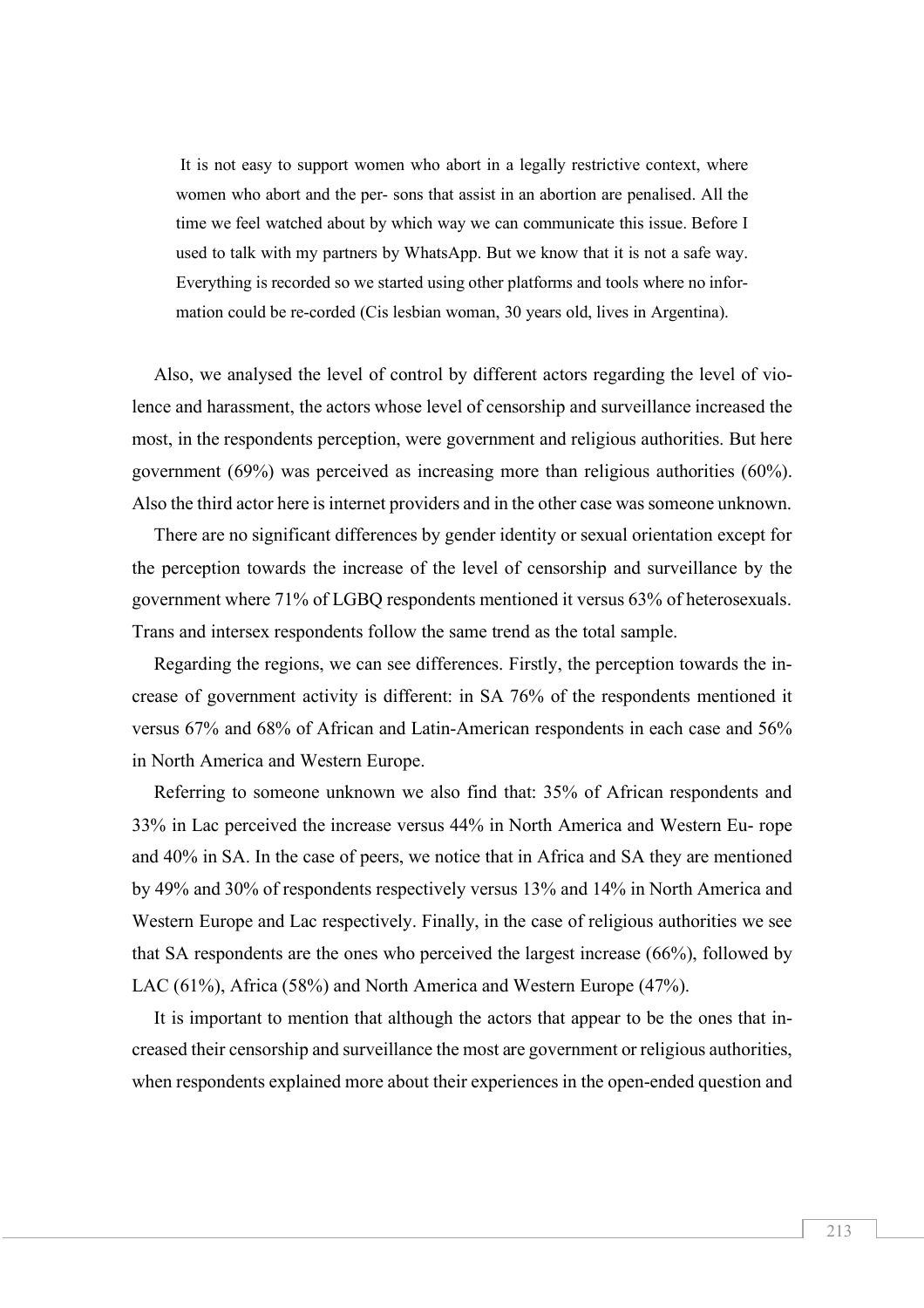in the interviews, what appeared the most are mentions of people they do not know, and they suggest that the majority of them appear to be men.

After inquiring about the actors, we asked about the reasons they give to regulate, prohibit, remove and/ or censor content. Among the most common reasons given by the government or/and corporations to regulate, prohibit, remove and/or censor content that the respondents search, share or produce on the internet, we find that the main reason used to censor content is public decency (52%), followed at a long distance by anti-terrorism (27%) and preserving tradition (22%).

There are no significant differences by gender identity, except for trans and intersex respondents who mention in the first place «preserving tradition». If we consider this information by sexual orientation, we can see that regarding «public decency», gay respondents are the ones that mention this reason (63%) more than the others: for example, 47% of lesbians mentioned it and 50% of heterosexuals. In relation to «preserving tradition», 32% of lesbians mentioned it, more than in the other groups and the total sample.

When we look at the information by region, we can see that in terms of «public decency» there are no big differences between them: in all of the regions it is in the first place. What is interesting is that «anti-terrorism» is in third place in Africa, SA and LAC but it is in first place, sharing it with «public decency», in North America and Western Europe.

Later on, we inquired about all the digital platforms they use, and which ones they consider offering less protection of their personal information. Once again, the name of one social network in particular appeared in first place and far away from any other platform: Facebook, with 55% of 263 respondents to an open-ended question saying that this social network is particularly dangerous because they believe that Facebook has access to a lot of personal information, the privacy terms are not transparent and are changed all the time, and because they know that they sell personal information to governments and companies for marketing reasons, publicity or political reasons.

This survey also inquired about which types of content the respondents have trouble finding online, considering that the online world is as biased as the offline world. As we have already seen, at the same time that the internet offers a place for diversity and sexual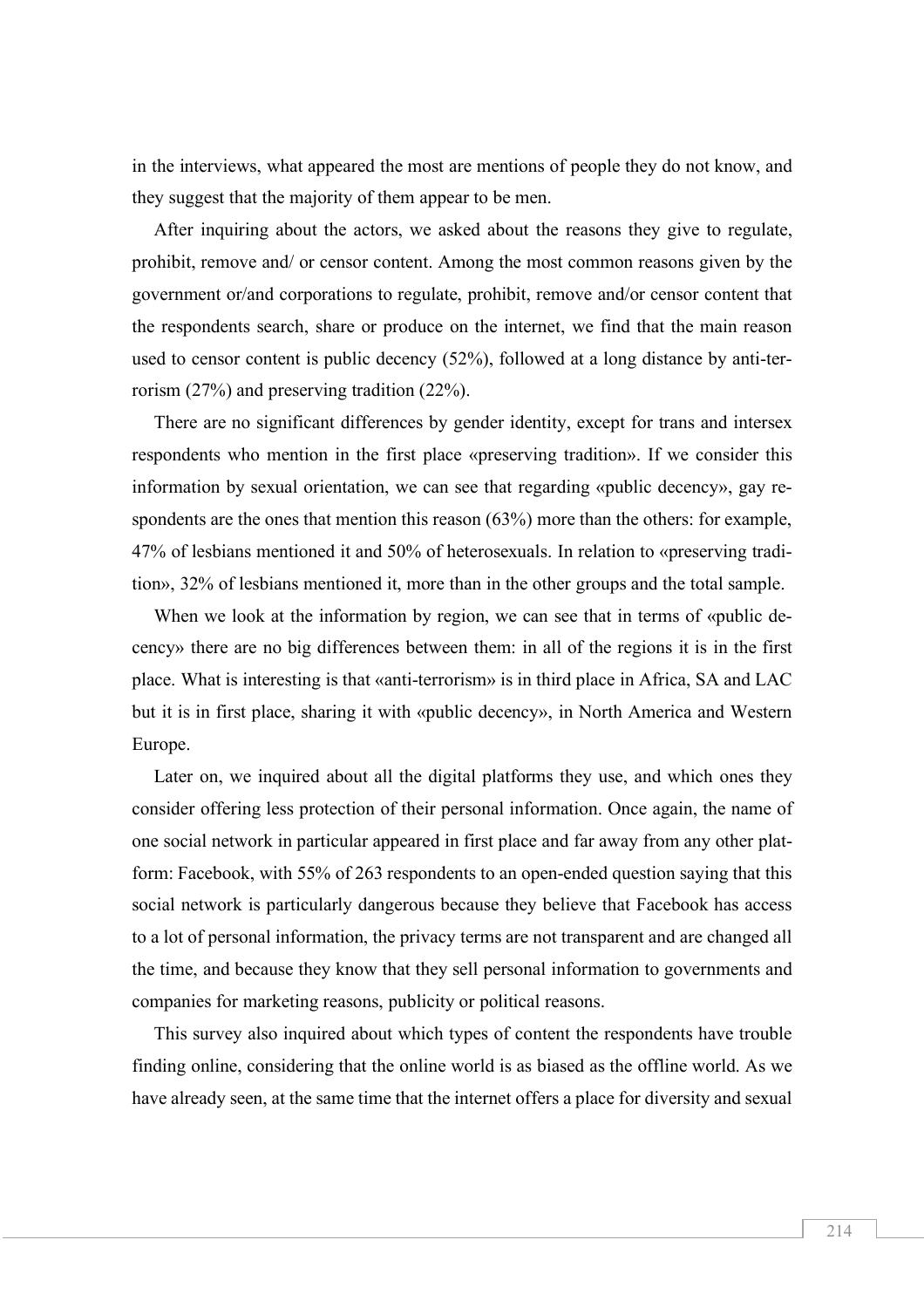expression, it also reproduces the discrimination and invisibility of certain groups, identities and subjects. Discrimination against feminist and Lgbtqi activists is a form of digital violence based on sexist, racist, homophobic contents or otherwise targets someone's identity, as well as material that aims to belittle, humiliate or undermine an individual (Aministy 2017). From an intersectional perspective, discrimination is interrelated other dimensions besides gender<sup>6</sup>.

More than half of the respondents (55%) have trouble finding some kind of content, whereas 45% said that they did not have any trouble finding what they need. We can identify that there are four main types of content that are the most difficult to find: antigovernment or anti-national material in first place (23%), followed by content related to abortion (19%) in second place, and in third place, content related to sexual education  $(17\%)$  and to Lgbtqi issues  $(16\%)$ .

In this question there are no significant differences between cis women and cis men, but we do find that half of trans and intersex respondents express trouble in finding content related to homosexuality or trans (10 out of 20 cases). Regarding sexual orientation, the two types of content where we find differences are abortion and anti-government content. In the first case, 23% of heterosexuals (with the majority being cis women) mentioned it versus 16% of Lgbq respondents and in the second case, we have 29% of Lgbq respondents versus 13% of heterosexuals.

When we focus on the regions, the only things worth mention is that in Africa the main content that is difficult to find are about homosexuality and trans (29%) and in Lac the main one is abortion (33%).

Finally, in the last part of this section, we focus our analysis on the views of the respondents regarding their use of the internet, censorship and surveillance. In these statements we can condense both negative and positive aspects of their use of the internet that we have seen throughout the analysis of the survey. The first finding is that they do not consider the internet as a safe place: 88% of the respondents indicated, if we add «agree»

 $\overline{a}$ 

<sup>6</sup> Kimberlé Crenshaw (1998) analyse intersectional perspective as the interaction between gender, skin color, age, disabilities, nationality, mother tongue, among other categories of differentiation in people's lives, in social practices, in institutions and cultural ideologies, which produce different types of social inequalities.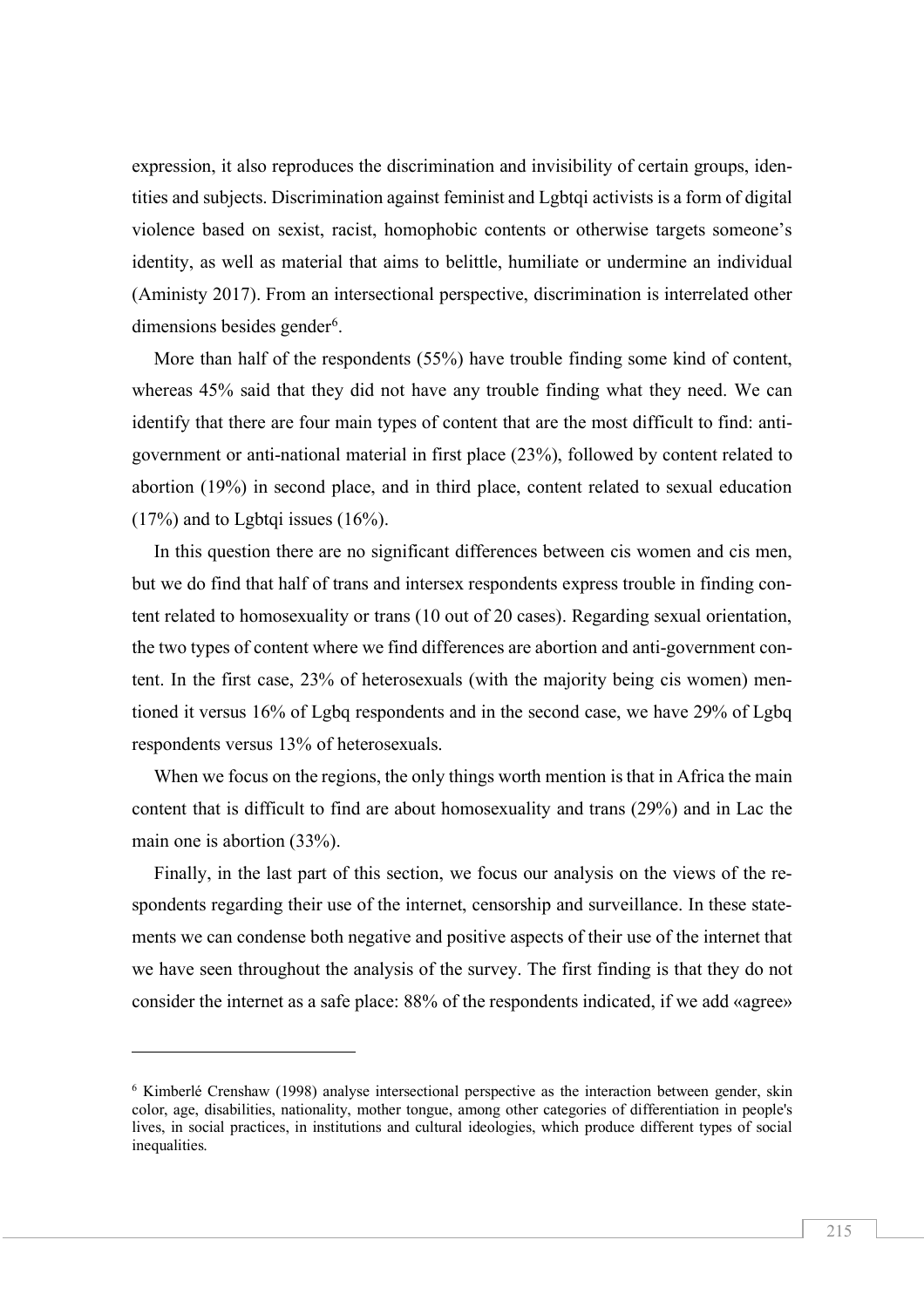plus «strongly agree», that corporations do very little or nothing when they receive complaints of threats from their users. Also, the internet is considered by 86% of the sample a space that reproduces discrimination and inequalities based on gender, class, race and religion; 80% of the respondents think that internet corporations manipulate the information, content, opinions and trends and 78% think they use or sell their personal information without their consent. On the other hand, 88% of them consider that the internet enables and increases the power, visibility, communication and organisation of women and minorities (fig. 5).



Fig. 5. Please choose the level of agreement with the following statement – Total sample

#### Q19. Choose one option per row

*Note*: each response has a different base because respondents could answer the options they wanted and leave others

### **4. Discussion**

For some time now, feminism has shown itself to be reflexive and critical-minded in terms of the relation between gender and technology. These views have ranged from pessimistic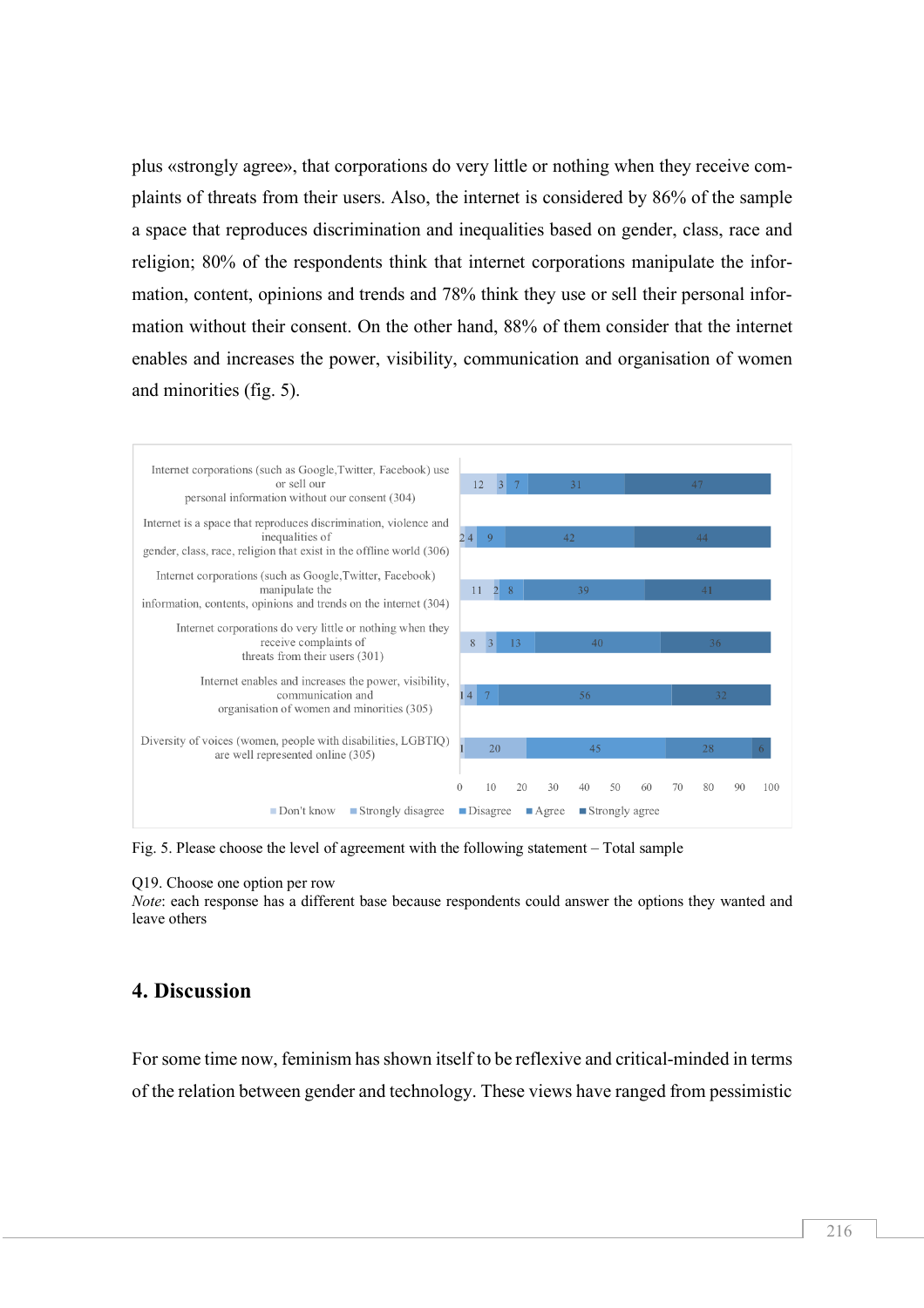to optimistic on the question of the internet's capacity for agency and political potential, in terms of social transformation (Wajcman 2006).

The first feminist critiques of technology, largely liberal, tended to centre on the demand for women's access to the field of science and technology. They viewed science and technology as gender neutral, and that the problems of women's access were due to men's uses and abuses of science and technology (Perdomo Reyes 2016).

Radical feminism, cultural feminism and eco-feminism consider western technology as the embodiment of patriarchal values (Wacqman 2006). These feminisms, according to Wacqman's reading, argued that current technologies are not working in the service of women. Socialist feminism for its part added to this critique with the idea that technology is an extension of patriarchal and capitalist domination. That is, all these positions share a pessimistic vision of technology, including the internet. On their view, the internet is not suitable for subversion given its patriarchal determinations, and that those who do not conform to standards of hegemonic masculinity (Conell 1995) are relegated to a subordinate position.

By contrast, there exist other studies characterized by their optimistic vision of cybertechnology. One of the most celebrated of these is Donna Haraway's Cyborg Manifesto (1995). Haraway analyses and problematizes the transformative potential of cyber-technology. She proposes a project of liberation based on an appropriation of technology that breaks with dualisms, inviting us to think in multidimensional terms where, for example, the limits between the body and the machine are fluid. For Haraway, cyborgs exist in our society on the border between the human, animal, and machine, as the monsters of postindustrialization and globalization (Adán 2006).

Cyber-feminist perspectives (Briones Medina 2016; De Miguel and Boix 2013; Natansohn 2013; Plant 1998) build on Haraway's work. These tendencies have mitigated the pessimistic attitude towards technology common to many strands of feminism, where women are treated as simple victims; cyber-feminism instead underscores the capacity for action and empowerment on the internet. While recognizing the structural inequalities between genders, they perceive virtuality as a space of greater freedom, resistance and anti-patriarchal activism. They seek to use the resources of the internet to develop collaborative strategies that allow activists to connect projects in other parts of the world, to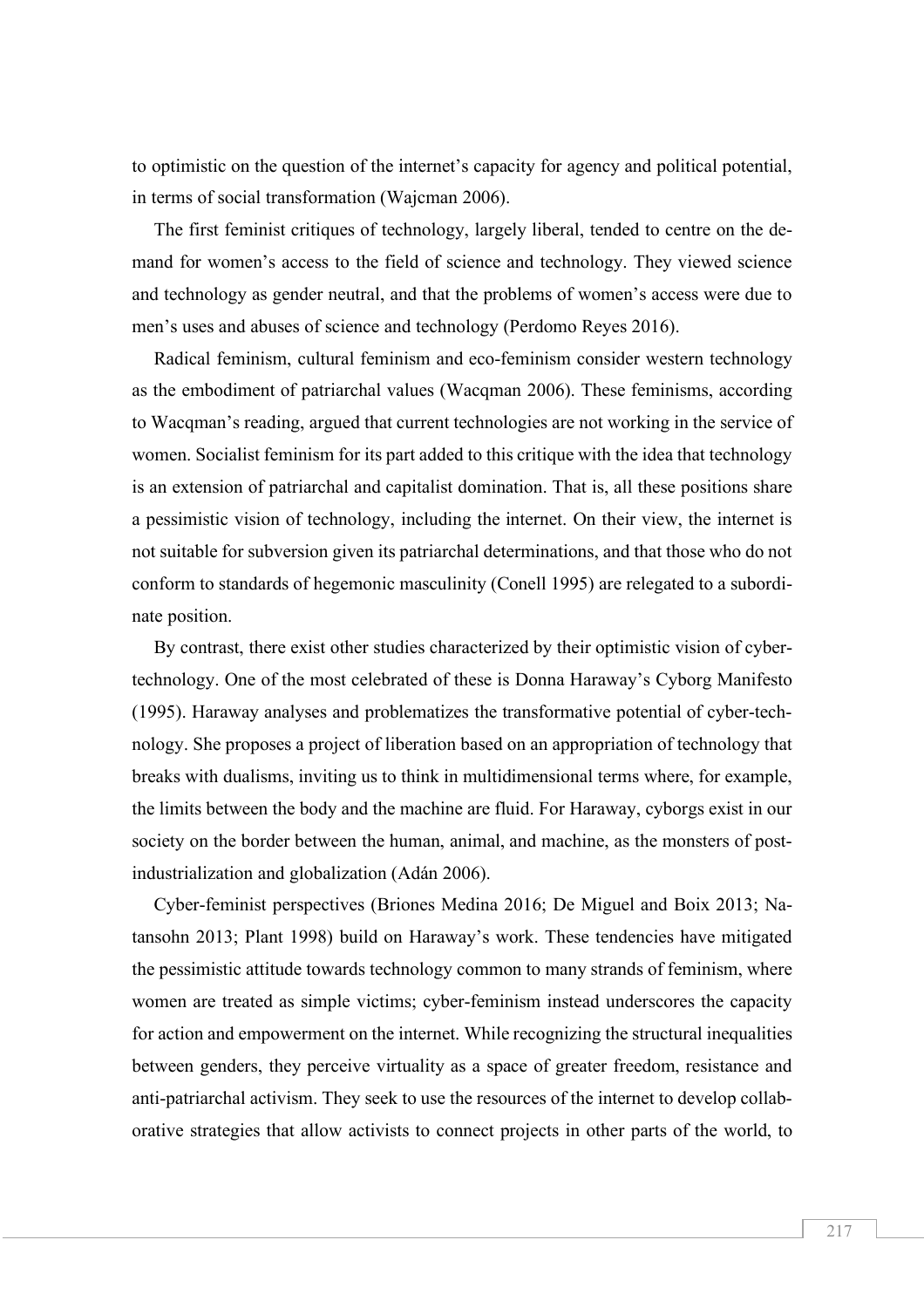make visible certain problems, and to develop strategies to combat and overcome forms of exclusion and inequality. They seek to establish new rules that require using technologies not as mere users, but instead to re-appropriate technology (De Miguel and Boix 2013; Natansohn 2013; Perdomo Reyes 2016).

A separate but related proposal is the techno-feminist perspective of Wajcman (2006), which suggests a vision for overcoming the pessimism promoted by essentialist visions of technology and gender relations, based on the premise that technology is inherently patriarchal. Wajcman's position also distances itself from cyber-feminism, which she considers to suffer from a utopian vision that attributes excessive agency to new technologies, as if they were in and of themselves transformative.

Following the claims of cyber-feminism, the results of the survey show that the virtual world is a potential space for activism and organization for women and the LGBTIQ population. The organizations and activists surveyed in this study consider the internet as a space for coming together and challenging the existing patriarchal structures. Activists reveal a sense of agency and of being able to question the hetero-patriarchal, racist and classist biases that make up the internet. There is no sign anywhere of a liberal attitude towards the internet; rather, they recognize that this environment is constructed according to a structure of oppression, where social class, gender, religion, age, and race/ethnicity all intersect so as to produce inequalities. They carry out forms of resistance and organization with all this in mind. They engage in protest on mainstream platforms such as Facebook and Twitter, but they also use non-hegemonic, open-access platforms. They develop different virtual tactics in order to organize political actions and counteract attempts to undermine, to cite some examples, freedom of expression and access to healthcare rights (for example, in those countries where the use of the veil is obligatory, or in countries where there is no access to free and legal abortion). Nevertheless, the tradeoff for their activism is that the same activists suffer constant harassment in the form of trolls, threats and surveillance (Contreras 2017) by different actors and institutions guided by patriarchal principles.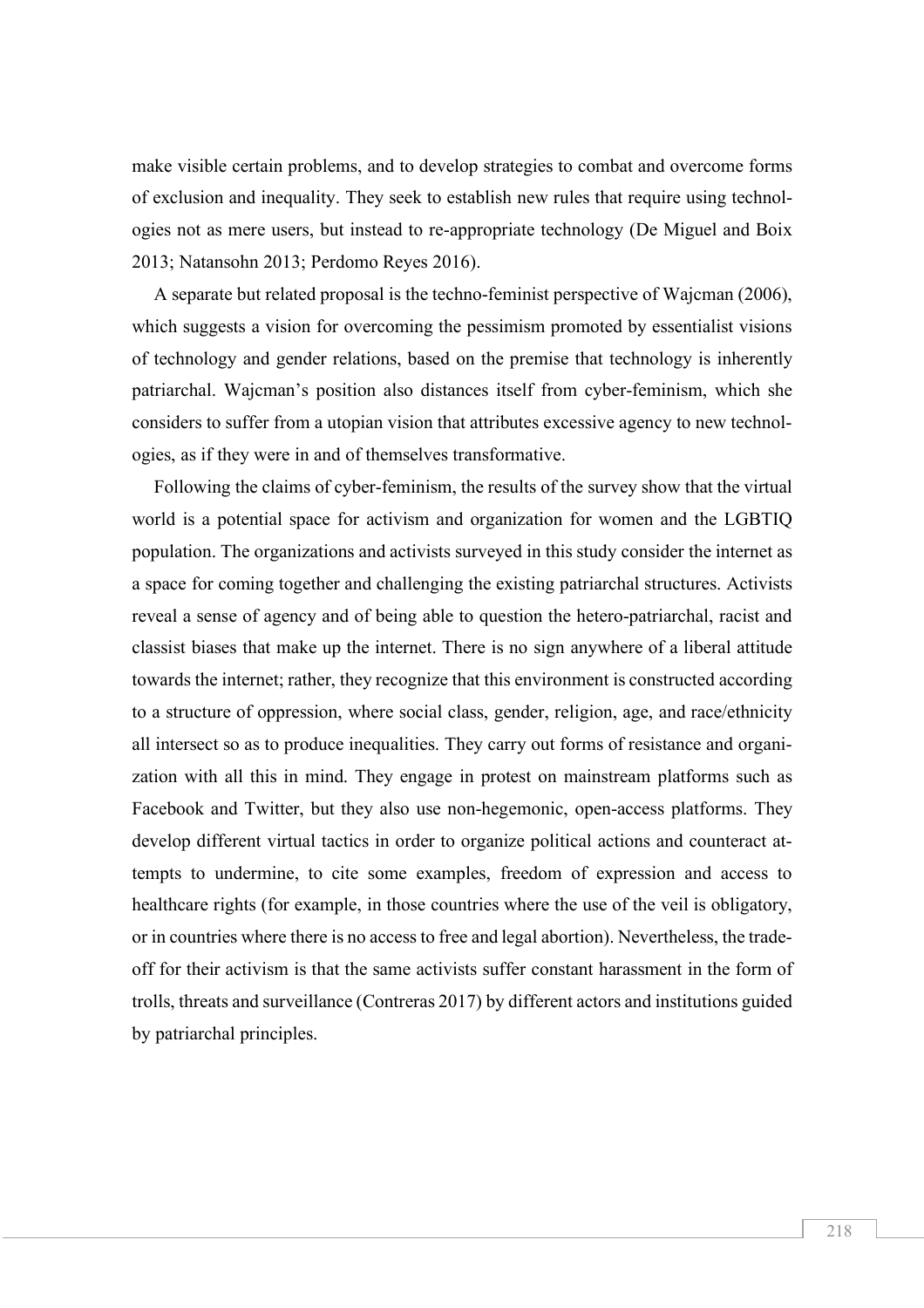## **5. Main findings**

Based on the findings obtained in this study, it is evident that the internet is a contested space. Based on the uses and experiences reported by activists working on sexuality and sexual rights, it is clear that positive as well as negative aspects exist side-by-side, as suggested by different currents of feminism.

On the other hand, diverse experiences of violence are also evident, harassment being the most common (75%), followed by intimidating comments (63%) and the blocking of webpages or the application of filtering software preventing users from accessing information (54%). Africa is the continent where activists most frequently report these situations. Likewise, online activity is shown to be subject to different practices of censorship and surveillance online. The most frequent practice reported was the surveillance of social media activity by other individuals so as to make users feel uncomfortable or even unsafe. The Lgbtiq population shows higher incidences of reporting such practices than heterosexuals. Governments and religious authorities are seen as the actors responsible for increased levels of censorship and surveillance. These same actors were reported by respondents as exercising increased levels of violence and harassment against activists in the last three years. In that sense, survey participants consider that the internet is not a safe space, that corporations offering online services rarely show any concern for security issues, and that the discrimination and inequalities that exist in the offline world are reproduced online; they also suggest that different actors (corporations, religious groups, governments) manipulate online content.

Nevertheless, the overwhelming majority (80%) also maintain that the internet is a useful tool for building power, visibility and facilitating communication between social groups. Although activists working on sexual rights and sexuality do not idealize the internet, having recognized that it is a space where offline inequalities, power relations and inequities are also reproduced, they suggest that it is a useful tool for subaltern groups, or for those who suffer multiple discriminations. The contested terrain thus takes shape not only according to who can access this space, but also around who is allowed to create the content, who makes decisions regarding that content, who has the power to censor information, and to practice surveillance of users and control the largest internet corporations.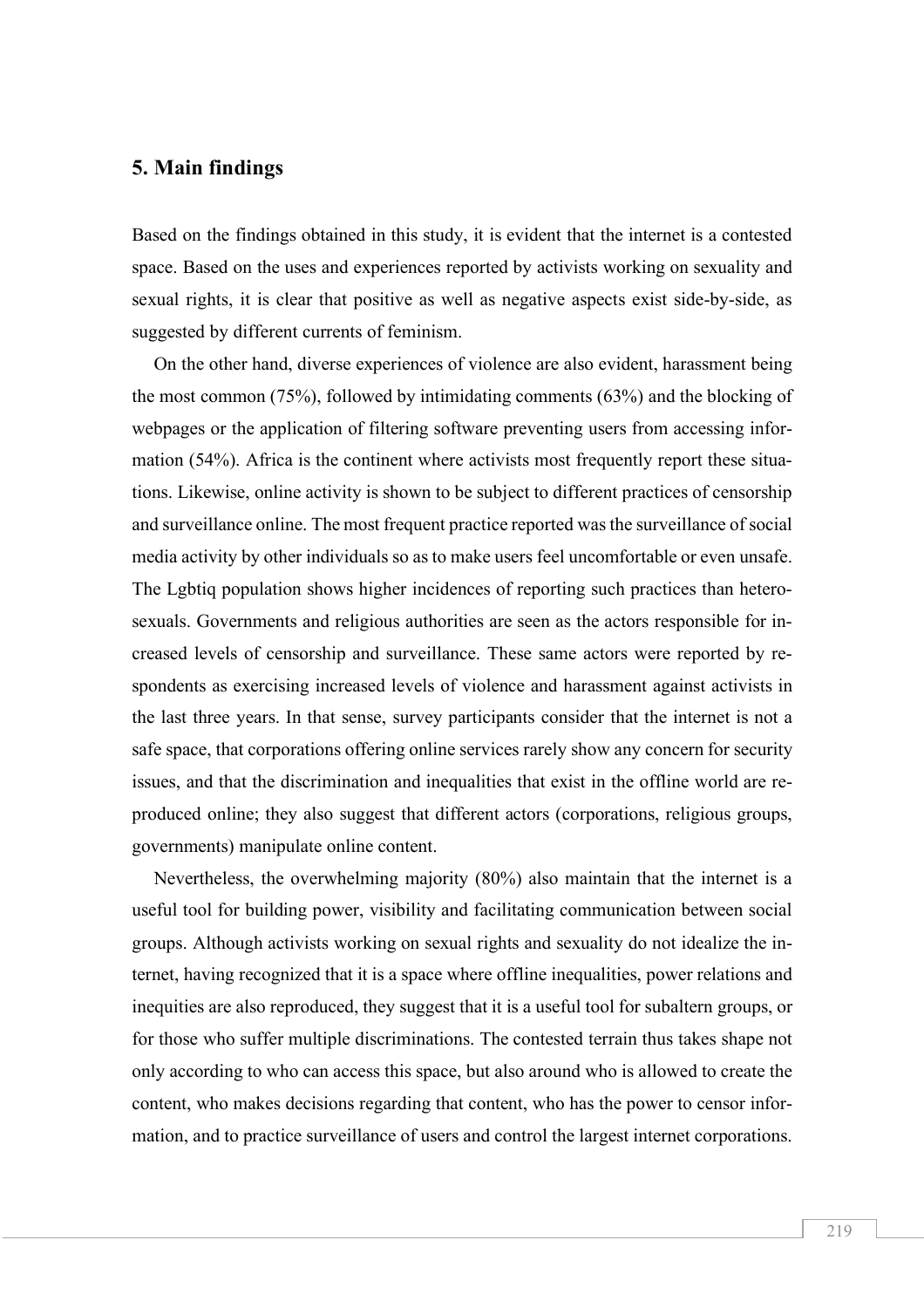Further research into the online world is required, taking into account that activists and social groups use the internet despite the violence they may suffer. It is necessary to contest this space, insofar as it exists as a vital tool for expression, for the creation of collaborative strategies and resistance, and for all forms of activism opposed to patriarchal, racist, classist, ableist and hetero-normative practices.

## **References**

- Aitken, M. (2017), *Feminism: A Fourth to be Reckoned With? Reviving Community Education Feminist Pedagogies in a Digital Age*, in «Concept. The Journal Contemporary Community Education Practice Theory»*,* vol. 8, n. 1, pp. 1-18.
- Amnesty International (2018), *#Toxictwitter violencia y abuso contra las mujeres en Internet,* London, Amnesty International.
- Biglia, B. (2014), "Avances, dilemas y retos de las epistemologías feministas en la investigación social", in Mendia, I., *et. al*. (eds.) *Otras formas de (re)conocer Reflexiones, herramientas y aplicaciones desde la investigación feminista*, Bilbao-Vitoria-Gasteiz, Universidad del país Vasco, pp. 21-44.
- Boix, M. (2015), *Desde el Ciberfeminismo hacia la Tecnopolítica feminista*, in «Revista Pillku»*,* n. 18.
- Briones Medina, F. (2016), *Hagámoslo juntas (DIT): apuntes para reflexionar en torno al hackfeminismo,* in «Ética haker, seguridad y vigilancia», Coord. Guzmán I.S., México D.F., Universidad del Claustro de Sor Juana, pp. 207-247.
- Cochrane, K. (2013), *All the rebel women: The rise of the fourth wave of feminism,* London, Guardian Books.
- Constable, N. (2008), "Love at first Sight? Visual Images and Virtual Encounters with Bodies"*,* in Padilla, M. et. al. (eds.), *Love and globalization: Transformations of intimacy in the contemporary world*»*,* Vanderbilt University Press, pp. 252-269.
- Contreras, A. (2017), "Feminismo digital: una propuesta para una internet incluyente", in Alves, G. *et al.* (eds.), *Análisis de una juventud conectada. Gobernanza en internet*, Youth Observatory, pp. 12-21.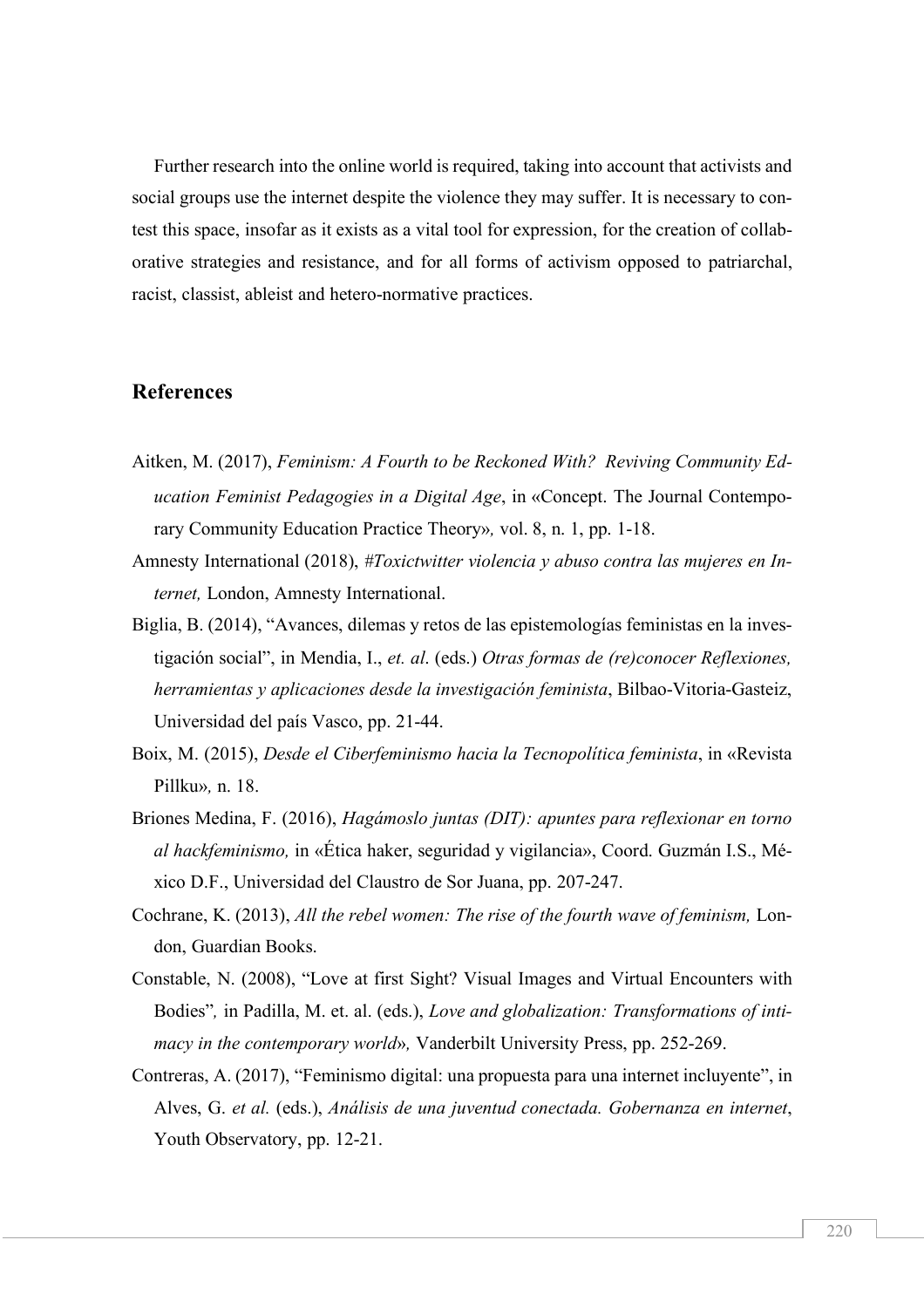- Crenshaw, K. (1998), *Demarginalizing the intersection of race and sex. A black feminist critique of antidiscrimination doctrine, feminist theory and antiracist politics*, in «University of Chicago legal forum», n. 14, pp. 538-554.
- De Miguel, A. and Boix, M. (2013), "Los géneros de la red: los ciberfeminismos", in Natansohn, G. (ed.), *Internet en código femenino. Teorías y prácticas,* Buenos Aires, La Crujía Ediciones, pp. 37-73.
- Haraway, D. (1995), *Ciencia, cyborgs y mujeres. La reinvención de la naturaleza,* Cátedra, Madrid.
- Harding, S. (1996), *Ciencia y feminismo*, Madrid, Morata.
- Hawthorne, S. and Klein, R. (1999). *CyberFeminism: Connectivity, Critique and Creativity*. Melbourne, Spinifex Press.
- Kaufmann, J.C. (2012), *Love online,* Cambridge, Polity Press.
- Fox Keller, E. (2000)*, Lenguaje y vida*, Buenos Aires, Manantial.
- Floridi, L. (2015), *The onlife manifesto. Being human in an hyperconnected era*, Nueva York, Springer Open.
- Huertas, A. (2006), *Feminismo y Conocimiento. De la experiencia de las mujeres al ciborg de Carme Adán*, Coruña, Espiral Maior Ediciones.
- Linne, J. and Basile, D. (2014), *La discoteca virtual. Búsqueda de pareja en adolescentes de sectores populares a través de Facebook*, in «Razón y Palabra»*,* vol. 85.
- Luchadoras (2017), *La violencia en línea contra las mujeres en México*, Fundación Heinrich Böll México y El Caribe and Asociación para el Progreso de las Comunicaciones.
- Natansohn, G. (2013), *Internet en código femenino. Teorías y prácticas*, Buenos Aires, La Crujía Ediciones.
- Perdomo Reyes, I. (2011), "The Characterization of Epistemology in Philip Kitcher: A critical Reflection from New Empiricism", in González, I.W. (ed.), *Scientific Realism and Democratic Society, Poznan Studies in The Philosophy of the Sciences*», Amsterdam/Nueva York, Rodopi, pp. 113-138.
- Plant, S. (1998), *Ceros+Unos. Mujeres digitales y la nueva tecnocultura*, Barcelona, Editorial Destino.
- Popa, D. and Gavriliu, D. (2015), *Gender Representation and Digital Media*, in «Procedia- Social and Behavioral Sciences», vol. 180, pp. 1199-1206.